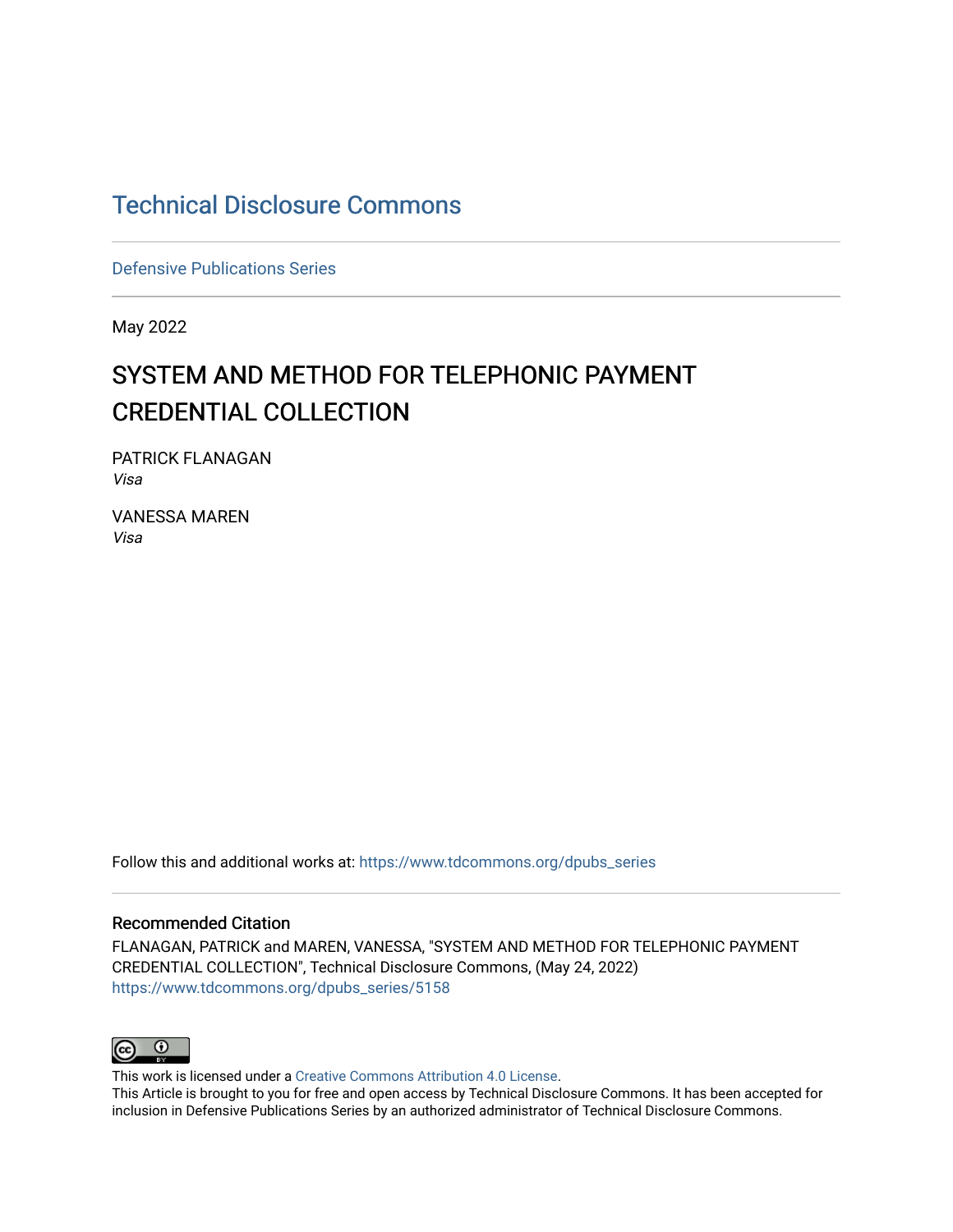### **TITLE: "SYSTEM AND METHOD FOR TELEPHONIC PAYMENT CREDENTIAL COLLECTION"**

**VISA**

# **PATRICK FLANAGAN VANESSA MAREN**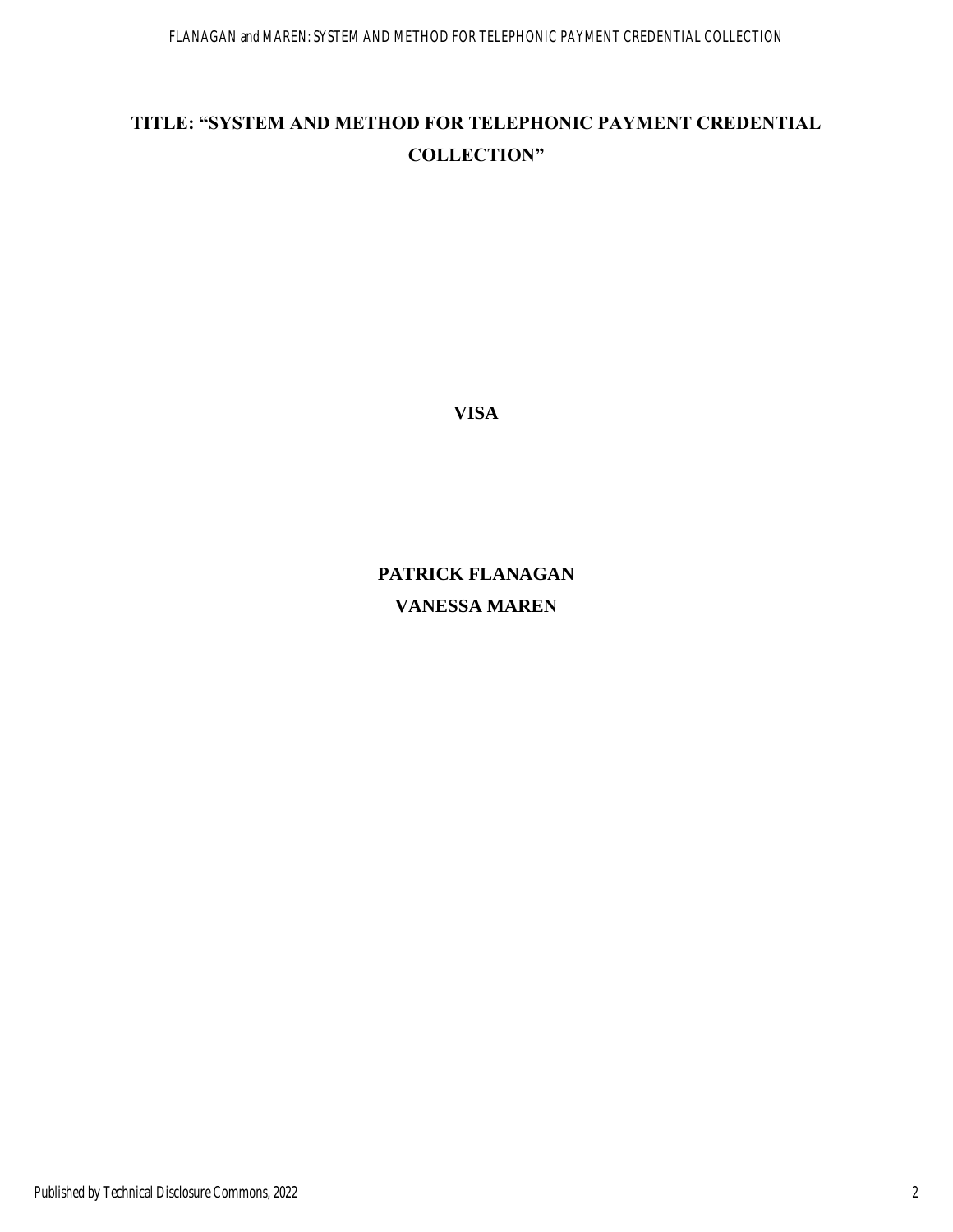#### **TECHNICAL FIELD**

**[0001]** The present disclosure relates to a system and a method for conducting network transactions. More particularly, the present disclosure relates to systems for authenticating and conducting business over data networks (such as the Internet) using a personal identifier such as a biometric.

#### **BACKGROUND**

- **[0002]** The network transaction is a payment method in which the transfer of fund or money happens online over electronic fund transfer.
- **[0003]** The network Authentication of a user and his credentials is the first line of defense. User authentication involves confirming the identity of a user and validating that a user is trusted and can use an electronic resource based on his credentials.
- **[0004]** Consider a scenario where the user may communicate with the client for making and confirming the payment. The communication device associated with the user can interact with a client device over a communication network to initiate a transaction. For example, the user initiates a telephonic connection to the client device to initiate the transaction. In such cases, the user may orally provide the details relating to the payment device such as primary account number, expiration date, CVV field and so on, to the operator interacting with the client device. Further the operator may manually input the credentials to an application executing on the client device. Finally, the transaction is executed or completed. In such situations, the operator may incorrectly input credential data on the application executing on the client device or the operator may incorrectly hear a digit provided by the user which leads to an unsuccessful transaction and multiple attempts to execute the transaction, which causes lower computing network efficiency. To summarize, manual transcription by human operators is error prone causing billing mistakes and long phone calls to collect payment. Businesses and consumers still choose to pay by phone as billing details are best discussed/negotiated by humans. However, when it comes to taking the payment, the payee or payor prefer to conclude the payment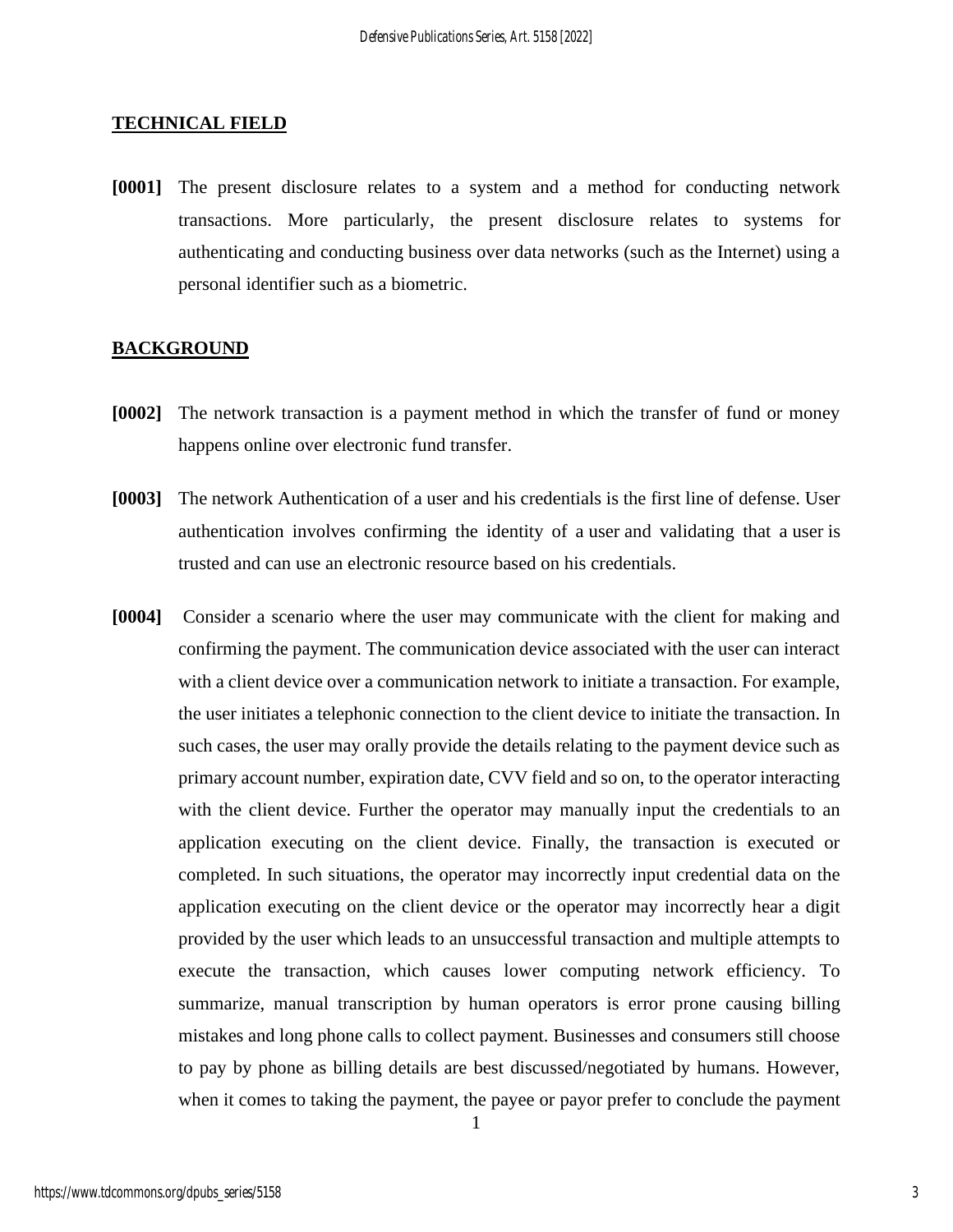at the earliest, which might involve passing credentials over the phone, which is unsafe and also might be error prone.

**[0005]** Thus, there is a need for an efficient system and method to overcome such manual faults performed by the humans during the network transactions.

#### **SUMMARY**

- **[0006]** According to some non-limiting embodiments, the present disclosure relates to a system and method for collecting the telephonic payment credential. The method of the present disclosure includes receiving, by a client device, a request to establish a connection with a communication device associated with a user. The connection can facilitate audio communication between the client device and the communication device. The method can also include establishing, by the client device, the connection with the communication device for initiation of a transaction with the user. The method can also include initiating, by the client device, an automated payment collection assistant (APCA) application executing on a server computer to be added to the connection between the client device and the communication device and after the first user of the communication device and a second user associated with the client device are in an oral conversation.
- **[0007]** In the present disclosure, the APCA application can be configured to provide, for each field of a series of fields for a payment device, an audio prompt specifying each field of the series of fields for the payment device to the communication device. The APCA application can also be configured to detect, for each field of the series of fields for the payment device, an audio response provided by the communication device. The APCA application can also be configured to translate the audio responses for each field into a text-based series of fields for the payment device using a speech to text process. The APCA application can also be configured to authenticate the audio responses by comparing each audio response with a set of stored biometric voice data previously provided by the user.
- **[0008]** The method can also include forwarding data relating to the transaction and the text-based series of fields for the payment device to a processing network configured to route the data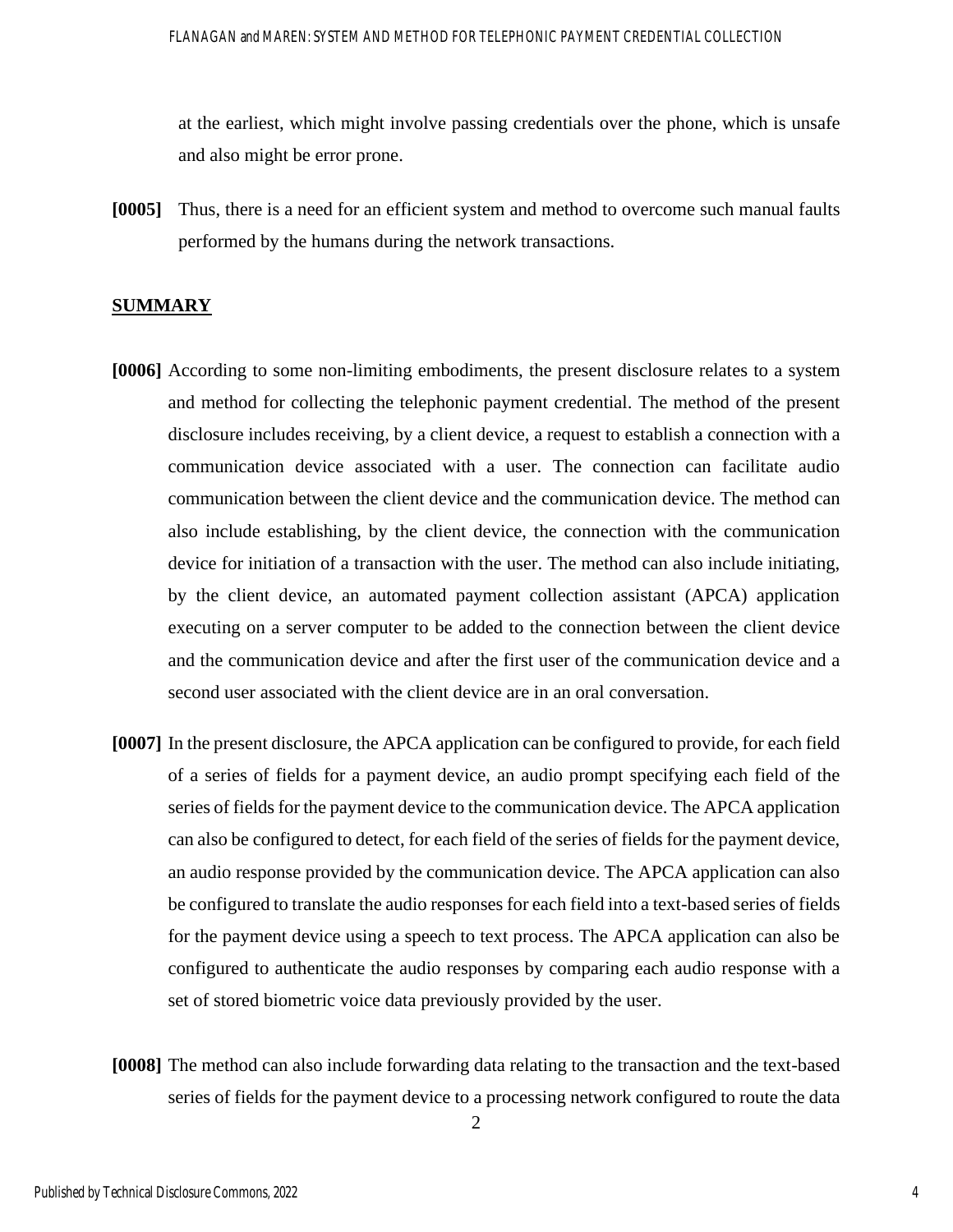relating to the transaction and the text-based series of fields to an authorizing entity computer. The method can also include, responsive to obtaining an authorization response message from the authorizing entity computer, transmitting, by the client device, a message to the communication device indicating that the transaction is successful.

### BRIEF DESCRIPTION OF THE DRAWINGS AND APPENDICES

- **[0009]** Additional advantages and details of non-limiting embodiments are explained in greater detail below with reference to the exemplary embodiments that are illustrated in the accompanying schematic figures, in which:
- **[0010]** FIG. 1 is a flow diagram for initiating a transaction using an automated and secure credential process according to an embodiment of the invention.
- **[0011]** FIG. 2 is a block diagram of an exemplary computer system for implementing embodiments consistent with the present disclosure.

### **DESCRIPTION OF THE DISCLOSURE**

- **[0012]** In the present document, the word "exemplary" is used herein to mean "serving as an example, instance, or illustration." Any embodiment or implementation of the present subject matter described herein as "exemplary" is not necessarily to be construed as preferred or advantageous over other embodiments.
- **[0013]** While the disclosure is susceptible to various modifications and alternative forms, specific embodiment thereof has been shown by way of example in the drawings and will be described in detail below. It should be understood, however that it is not intended to limit the disclosure to the particular forms disclosed, but on the contrary, the disclosure is to cover all modifications, equivalents, and alternative falling within the spirit and the scope of the disclosure.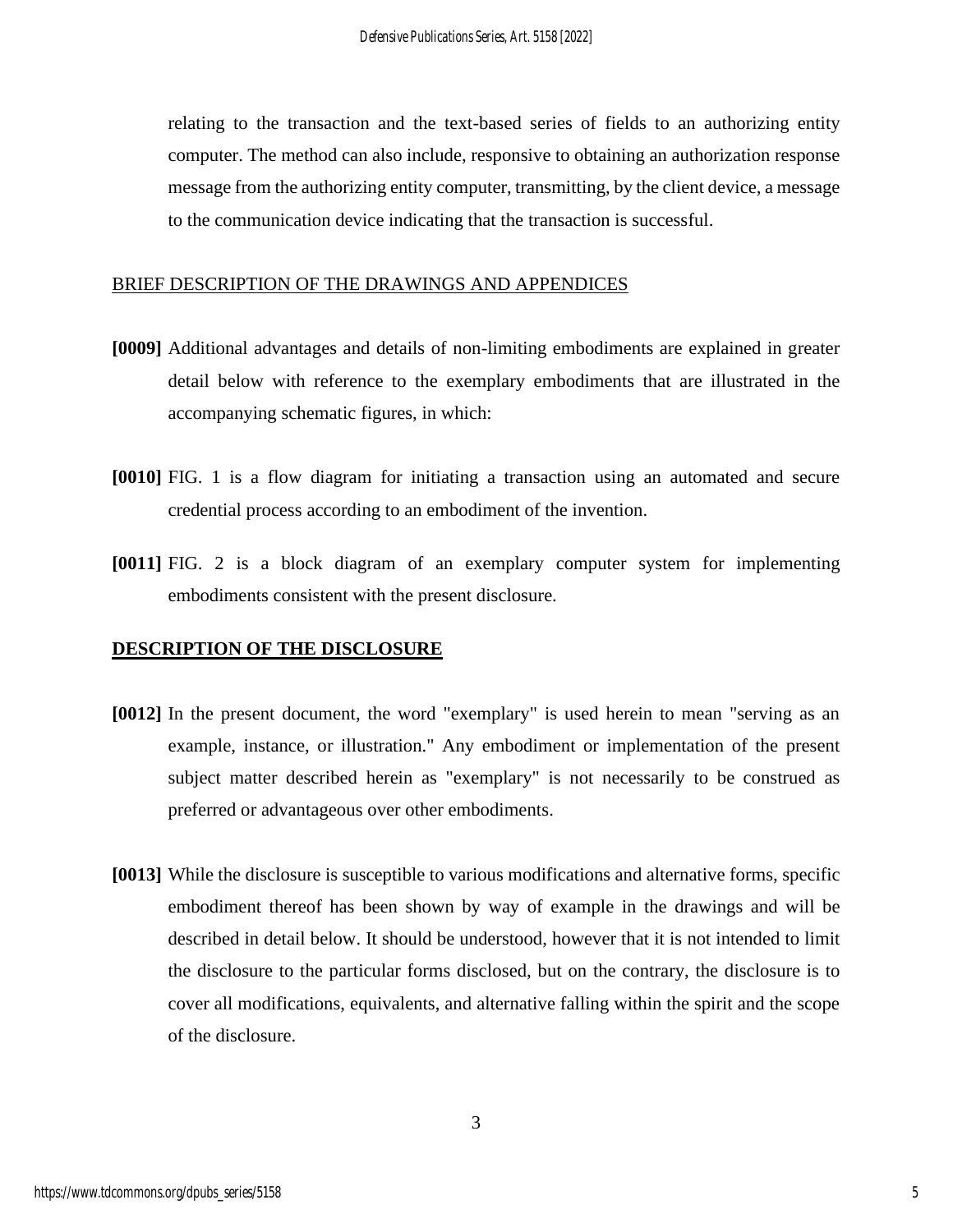- **[0014]** The terms "comprises", "comprising", or any other variations thereof, are intended to cover a non-exclusive inclusion, such that a setup, device or method that comprises a list of components or steps does not include only those components or steps but may include other components or steps not expressly listed or inherent to such setup or device or method. In other words, one or more elements in a device or system or apparatus proceeded by "comprises… a" does not, without more constraints, preclude the existence of other elements or additional elements in the device or system or apparatus.
- **[0015]** The terms "an embodiment", "embodiment", "embodiments", "the embodiment", "the embodiments", "one or more embodiments", "some embodiments", and "one embodiment" mean "one or more (but not all) embodiments of the invention(s)" unless expressly specified otherwise.
- **[0016]** The terms "including", "comprising", "having" and variations thereof mean "including but not limited to", unless expressly specified otherwise.
- **[0017]** As used herein, the terms "communication" and "communicate" may refer to the reception, receipt, transmission, transfer, provision, and/or the like of information (e.g., data, signals, messages, instructions, commands, and/or the like). For one unit (e.g., a device, a system, a component of a device or system, combinations thereof, and/or the like) to be in communication with another unit means that the one unit is able to directly or indirectly receive information from and/or transmit information to the other unit. This may refer to a direct or indirect connection (e.g., a direct communication connection, an indirect communication connection, and/or the like) that is wired and/or wireless in nature. Additionally, two units may be in communication with each other even though the information transmitted may be modified, processed, relayed, and/or routed between the first and second unit. For example, a first unit may be in communication with a second unit even though the first unit passively receives information and does not actively transmit information to the second unit. As another example, a first unit may be in communication with a second unit if at least one intermediary unit (e.g., a third unit located between the first unit and the second unit) processes information received from the first unit and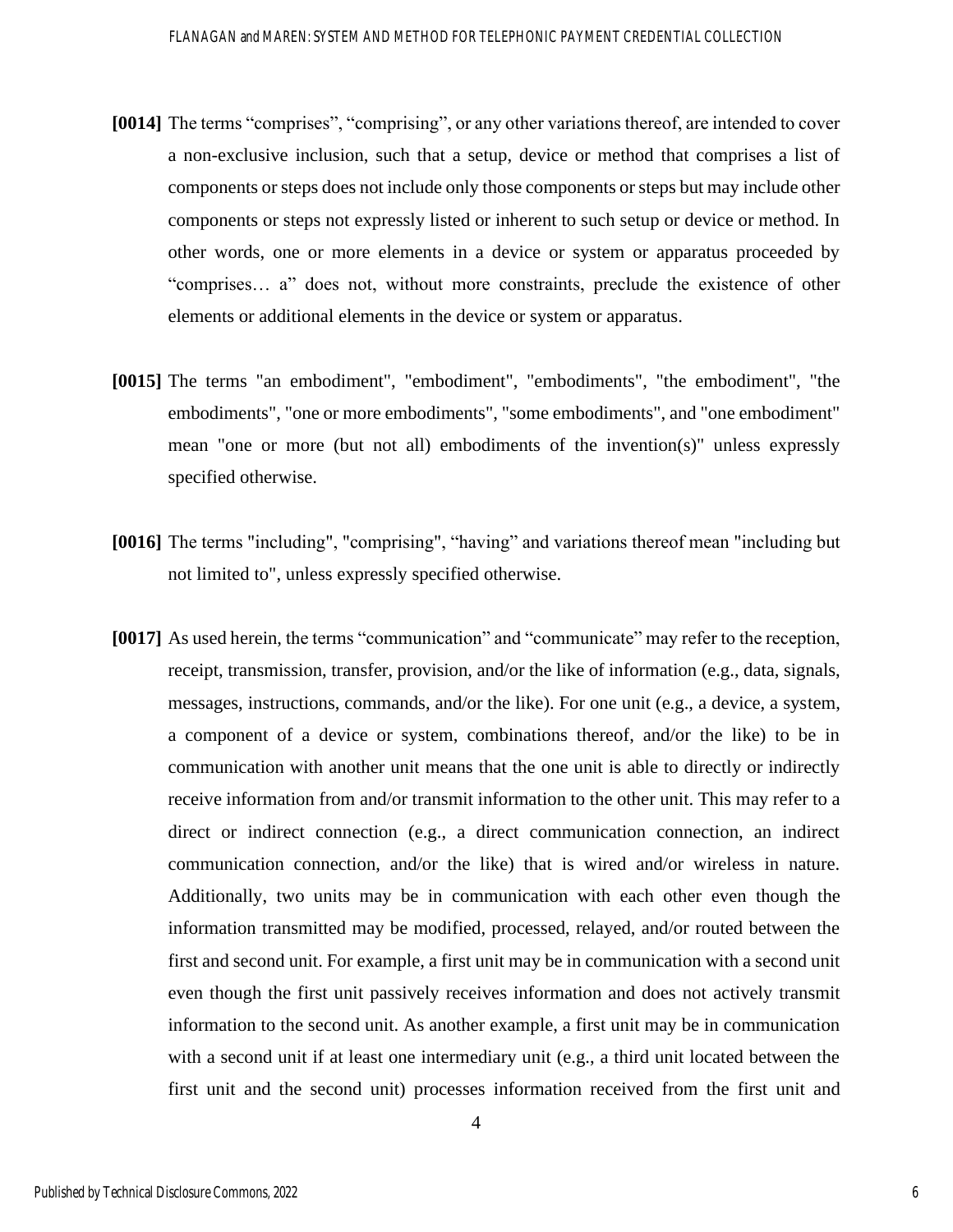communicates the processed information to the second unit. In some non-limiting embodiments, a message may refer to a network packet (e.g., a data packet and/or the like) that includes data. It will be appreciated that numerous other arrangements are possible.

- **[0018]** A "communication device" may include any suitable device that can allow for communication with an external entity. A communication device may be a mobile device if the mobile device has the ability to communicate data to and from an external entity.
- **[0019]** A "mobile device" may comprise any suitable electronic device that may be transported and operated by a user, which may also provide remote communication capabilities to a network. Examples of remote communication capabilities include using a mobile phone (wireless) network, wireless data network (e.g. 3G, 4G or similar networks), Wi-Fi, Wi-Max, or any other communication medium that may provide access to a network such as the Internet or a private network. Examples of mobile devices include mobile phones (e.g. cellular phones), PDAs, tablet computers, net books, laptop computers, personal music players, hand-held specialized readers, etc. Further examples of mobile devices include wearable devices, such as smart watches, fitness bands, ankle bracelets, rings, earrings, etc., as well as automobiles with remote communication capabilities. A mobile device may comprise any suitable hardware and software for performing such functions, and may also include multiple devices or components (e.g. when a device has remote access to a network by tethering to another device - i.e. using the other device as a modem – both devices taken together may be considered a single mobile device).
- **[0020]** A "payment device" may include any suitable device that may be used to conduct a financial transaction, such as to provide payment credentials to a merchant. The payment device may be a software object, a hardware object, or a physical object. As examples of physical objects, the payment device may comprise a substrate such as a paper or plastic card, and information that is printed, embossed, encoded, or otherwise included at or near a surface of an object. A hardware object can relate to circuitry (e.g., permanent voltage values), and a software object can relate to non-permanent data stored on a device. A payment device may be associated with a value such as a monetary value, a discount, or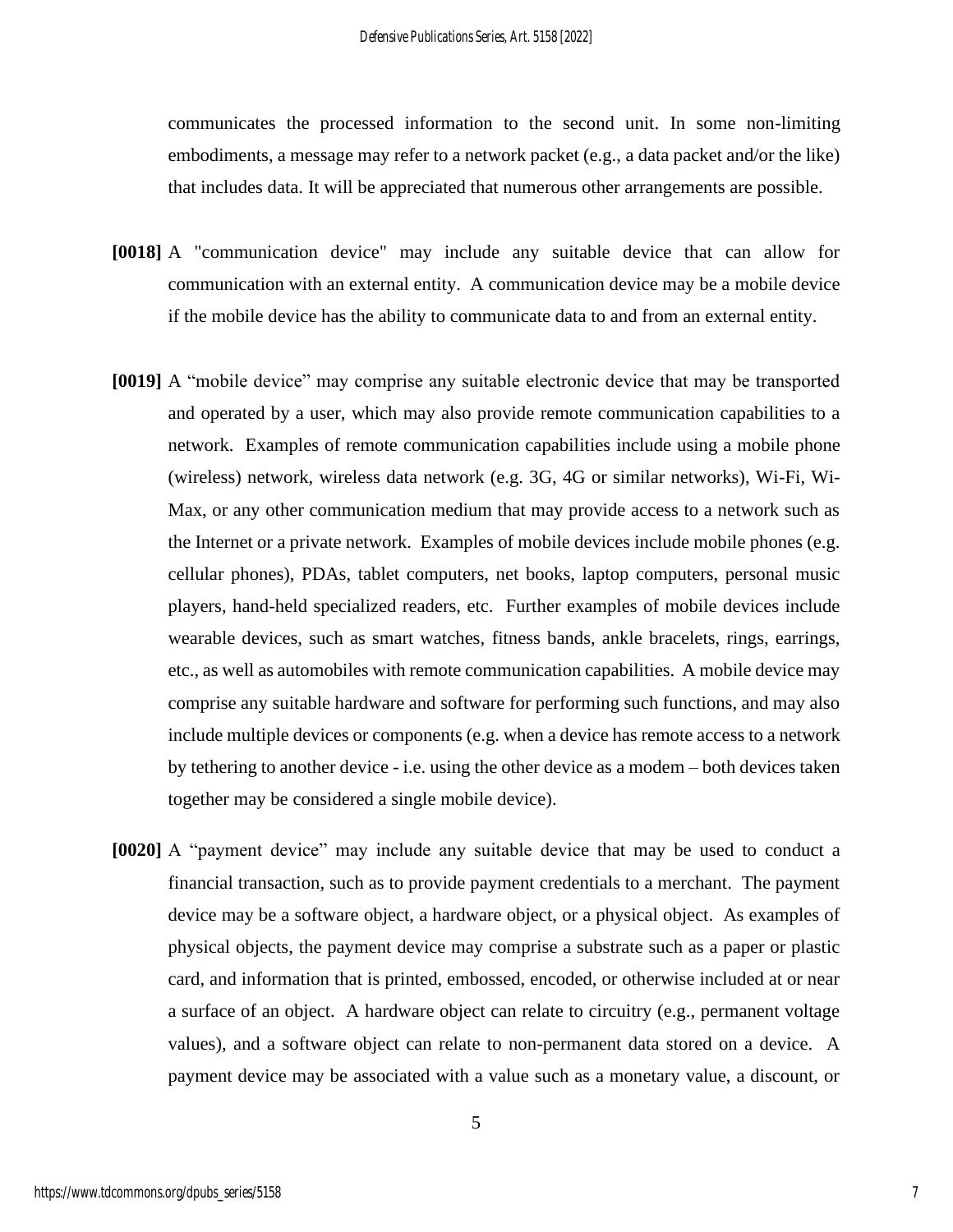store credit, and a payment device may be associated with an entity such as a bank, a merchant, a payment processing network, or a person. A payment device may be used to make a payment transaction. Suitable payment devices can be hand-held and compact so that they can fit into a user's wallet and/or pocket (e.g., pocket-sized). Example payment devices may include smart cards, magnetic stripe cards, keychain devices (such as the Speedpass™ commercially available from Exxon-Mobil Corp.), etc. Other examples of mobile devices include pagers, payment cards, security cards, access cards, smart media, transponders, and the like. If the payment device is in the form of a debit, credit, or smartcard, the payment device may also optionally have features such as magnetic stripes. Such devices can operate in either a contact or contactless mode. In some embodiments, a mobile device can function as a payment device (e.g., a mobile device can store and be able to transmit payment credentials for a transaction).

- **[0021]** A "credential" may be any suitable information that serves as reliable evidence of worth, ownership, identity, or authority. A credential may be a string of numbers, letters, or any other suitable characters, as well as any object or document that can serve as confirmation. Examples of credentials include value credentials, identification cards, certified documents, access cards, passcodes and other login information, etc.
- **[0022]** A **"**value credential" may be information associated with worth. Examples of value credentials include payment credentials, coupon identifiers, information needed to obtain a promotional offer, etc.
- **[0023]** "Payment credentials" may include any suitable information associated with an account (e.g. a payment account and/or payment device associated with the account). Such information may be directly related to the account or may be derived from information related to the account. Examples of account information may include a PAN (primary account number or "account number"), user name, expiration date, CVV (card verification value), dCVV (dynamic card verification value), CVV2 (card verification value 2), CVC3 card verification values, etc. CVV2 is generally understood to be a static verification value associated with a payment device. CVV2 values are generally visible to a user (e.g., a consumer), whereas CVV and dCVV values are typically embedded in memory or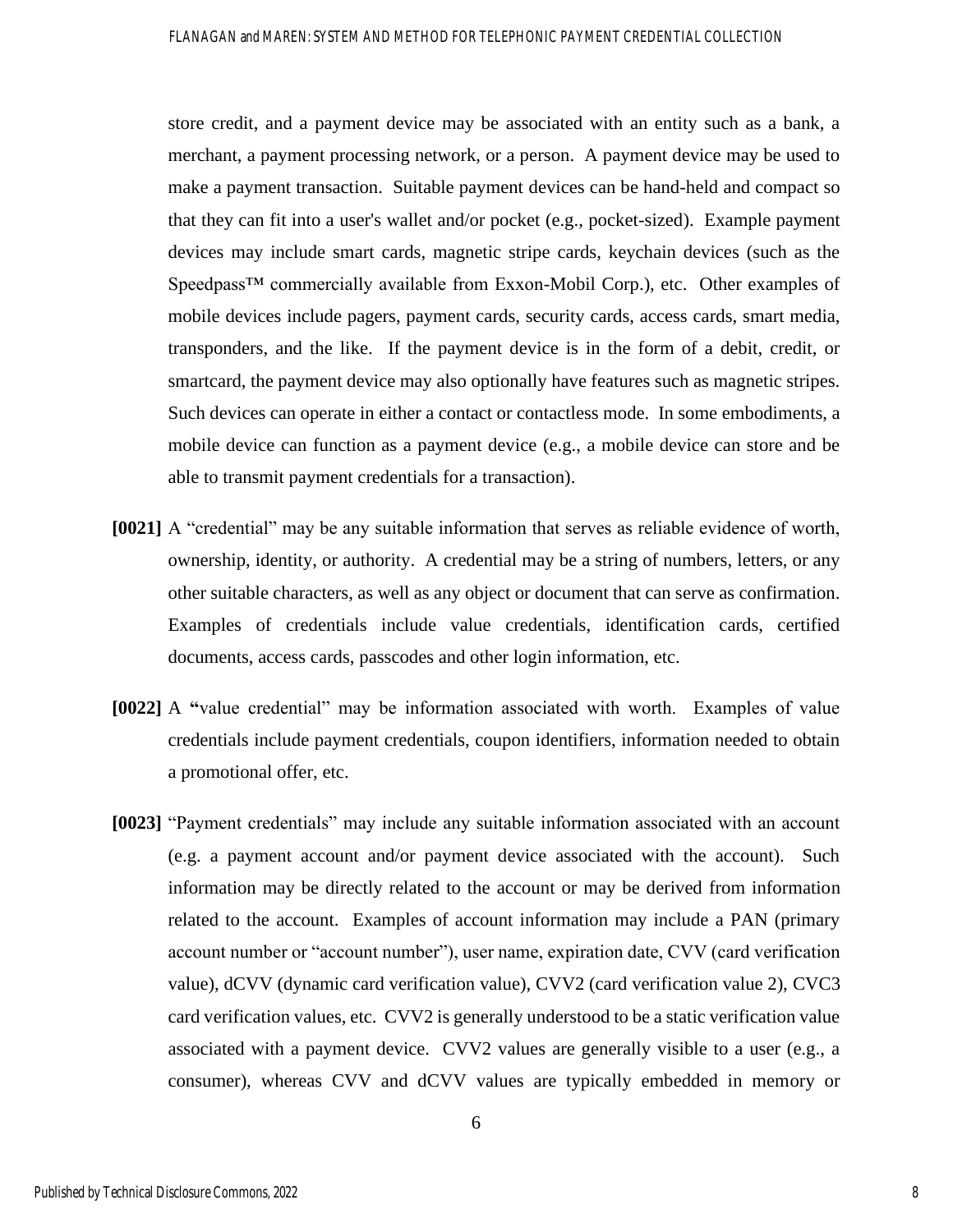authorization request messages and are not readily known to the user (although they are known to the issuer and payment processors). Payment credentials may be any information that identifies or is associated with a payment account. Payment credentials may be provided in order to make a payment from a payment account. Payment credentials can also include a user name, an expiration date, a gift card number or code, and any other suitable information.

- **[0024]** An "application" may be computer code or other data stored on a computer readable medium (e.g. memory element or secure element) that may be executable by a processor to complete a task.
- **[0025]** A "digital wallet" can include an electronic device that allows an individual to conduct electronic commerce transactions. A digital wallet may store user profile information, payment credentials, bank account information, one or more digital wallet identifiers and/or the like and can be used in a variety of transactions, such as but not limited to eCommerce, social networks, money transfer/ personal payments, mobile commerce, proximity payments, gaming, and/or the like for retail purchases, digital goods purchases, utility payments, purchasing games or gaming credits from gaming websites, transferring funds between users, and/or the like. A digital wallet may be designed to streamline the purchase and payment process. A digital wallet may allow the user to load one or more payment cards onto the digital wallet so as to make a payment without having to enter an account number or present a physical card.
- **[0026]** A "digital wallet provider" may include an entity, such as an issuing bank or third party service provider, that issues a digital wallet to a user that enables the user to conduct financial transactions. A digital wallet provider may provide standalone user-facing software applications that store account numbers, or representations of the account numbers (e.g., payment tokens), on behalf of a cardholder (or other user) to facilitate payments at more than one unrelated merchant, perform person-to-person payments, or load financial value into the digital wallet. A digital wallet provider may enable a user to access its account via a personal computer, mobile device or access device. Additionally, a digital wallet provider may also provide one or more of the following functions: storing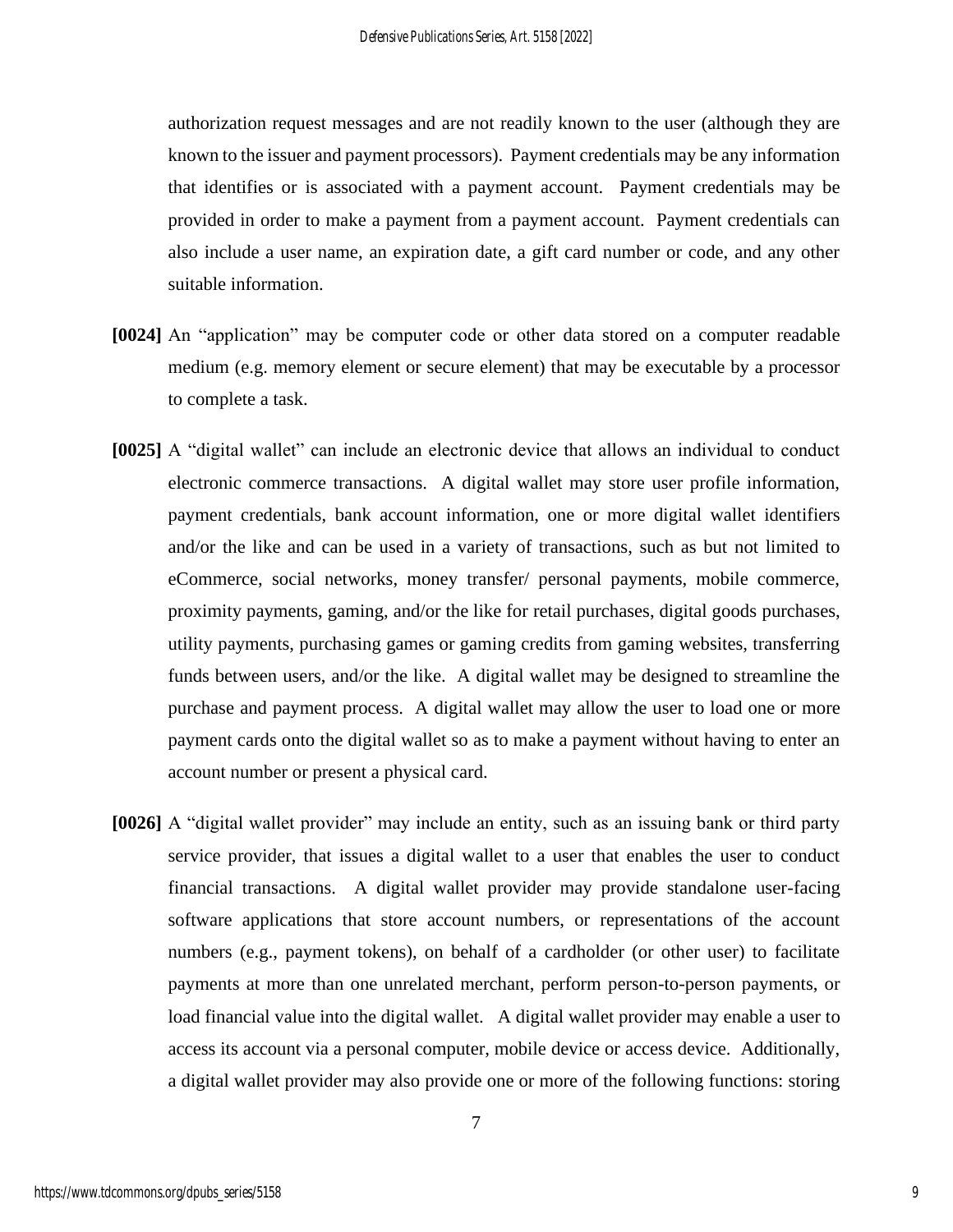multiple payment cards and other payment products on behalf of a user, storing other information including billing address, shipping addresses, and transaction history, initiating a transaction by one or more methods, such as providing a user name and password, NFC or a physical token, and may facilitate pass-through or two-step transactions.

- **[0027]** A "token" may be a substitute value for a credential. A token may be a string of numbers, letters, or any other suitable characters. Examples of tokens include payment tokens, access tokens, personal identification tokens, etc.
- **[0028]** A "payment token" may include an identifier for a payment account that is a substitute for an account identifier, such as a primary account number (PAN). For example, a token may include a series of alphanumeric characters that may be used as a substitute for an original account identifier. For example, a token "4900 0000 0000 0001" may be used in place of a PAN "4147 0900 0000 1234." In some embodiments, a token may be "format preserving" and may have a numeric format that conforms to the account identifiers used in existing transaction processing networks (e.g., International Organization for Standardization (ISO) 8583 financial transaction message format). In some embodiments, a token may be used in place of a PAN to initiate, authorize, settle or resolve a payment transaction or represent the original credential in other systems where the original credential would typically be provided. In some embodiments, a token value may be generated such that the recovery of the original PAN or other account identifier from the token value may not be computationally derived. Further, in some embodiments, the token format may be configured to allow the entity receiving the token to identify it as a token and recognize the entity that issued the token.
- **[0029]** "Tokenization" is a process by which data is replaced with substitute data. For example, a payment account identifier (e.g., a primary account number (PAN)) may be tokenized by replacing the primary account identifier with a substitute number (e.g. a token) that may be associated with the payment account identifier. Further, tokenization may be applied to any other information that may be replaced with a substitute value (i.e., token).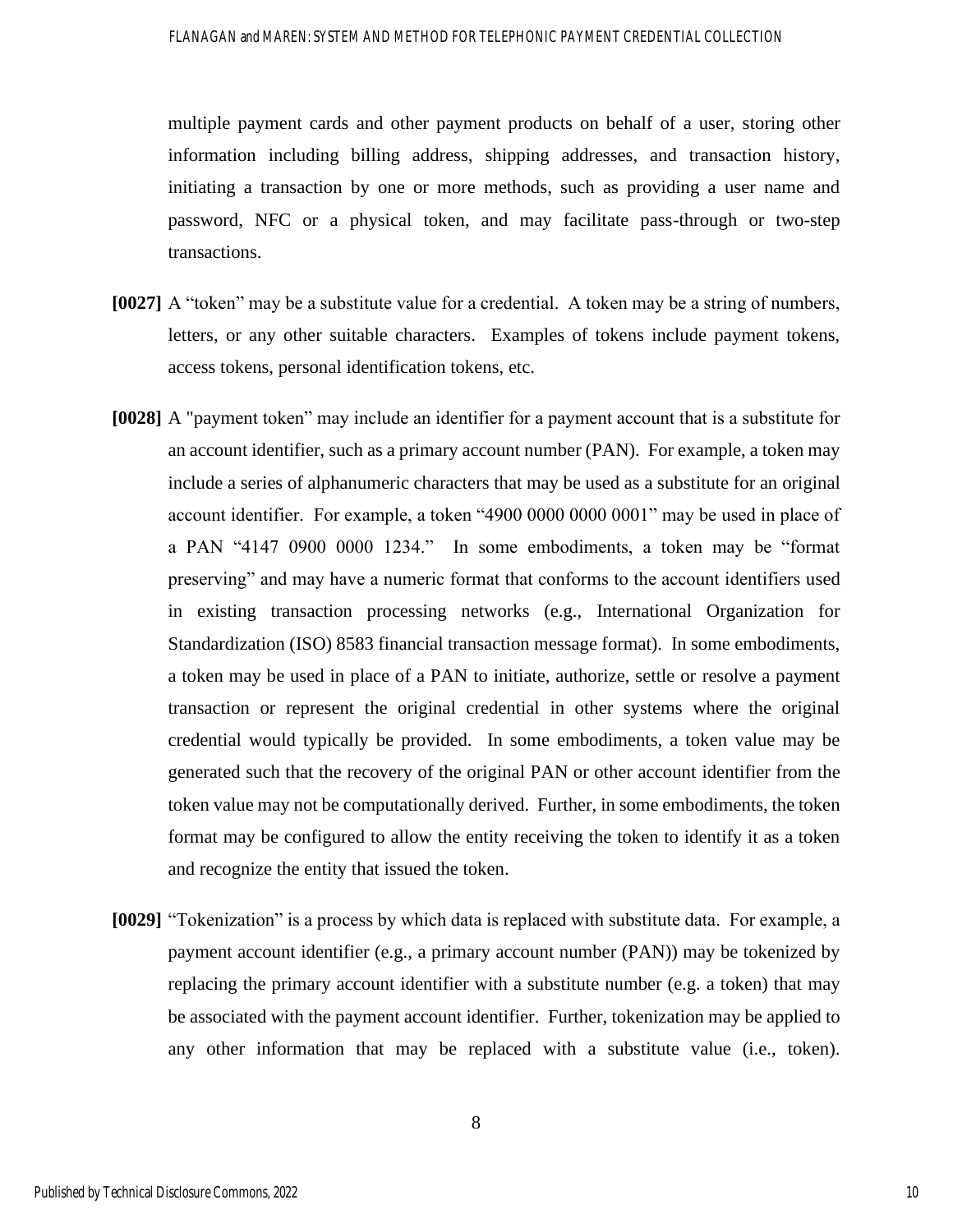Tokenization may be used to enhance transaction efficiency, improve transaction security, increase service transparency, or to provide a method for third-party enablement.

- **[0030] [0001]** A "token provider" or "token service system" can include a system that services payment tokens. In some embodiments, a token service system can facilitate requesting, determining (e.g., generating) and/or issuing tokens, as well as maintaining an established mapping of tokens to primary account numbers (PANs) in a repository (e.g. token vault). In some embodiments, the token service system may establish a token assurance level for a given token to indicate the confidence level of the token to PAN binding. The token service system may include or be in communication with a token vault where the generated tokens are stored. The token service system may support token processing of payment transactions submitted using tokens by de-tokenizing the token to obtain the actual PAN. In some embodiments, a token service system may include a tokenization computer alone, or in combination with other computers such as a transaction processing network computer. Various entities of a tokenization ecosystem may assume the roles of the token service provider. For example, payment networks and issuers or their agents may become the token service provider by implementing the token services according to embodiments of the present invention.
- **[0031] [0002]** A "token domain" may indicate an area and/or circumstance in which a token can be used. Examples of the token domain may include, but are not limited to, payment channels (e.g., e-commerce, physical point of sale, etc.), POS entry modes (e.g., contactless, magnetic stripe, etc.), and merchant identifiers to uniquely identify where the token can be used. A set of parameters (i.e. token domain restriction controls) may be established as part of token issuance by the token service provider that may allow for enforcing appropriate usage of the token in payment transactions. For example, the token domain restriction controls may restrict the use of the token with particular presentment modes, such as contactless or e-commerce presentment modes. In some embodiments, the token domain restriction controls may restrict the use of the token at a particular merchant that can be uniquely identified. Some exemplary token domain restriction controls may require the verification of the presence of a token cryptogram that is unique to a given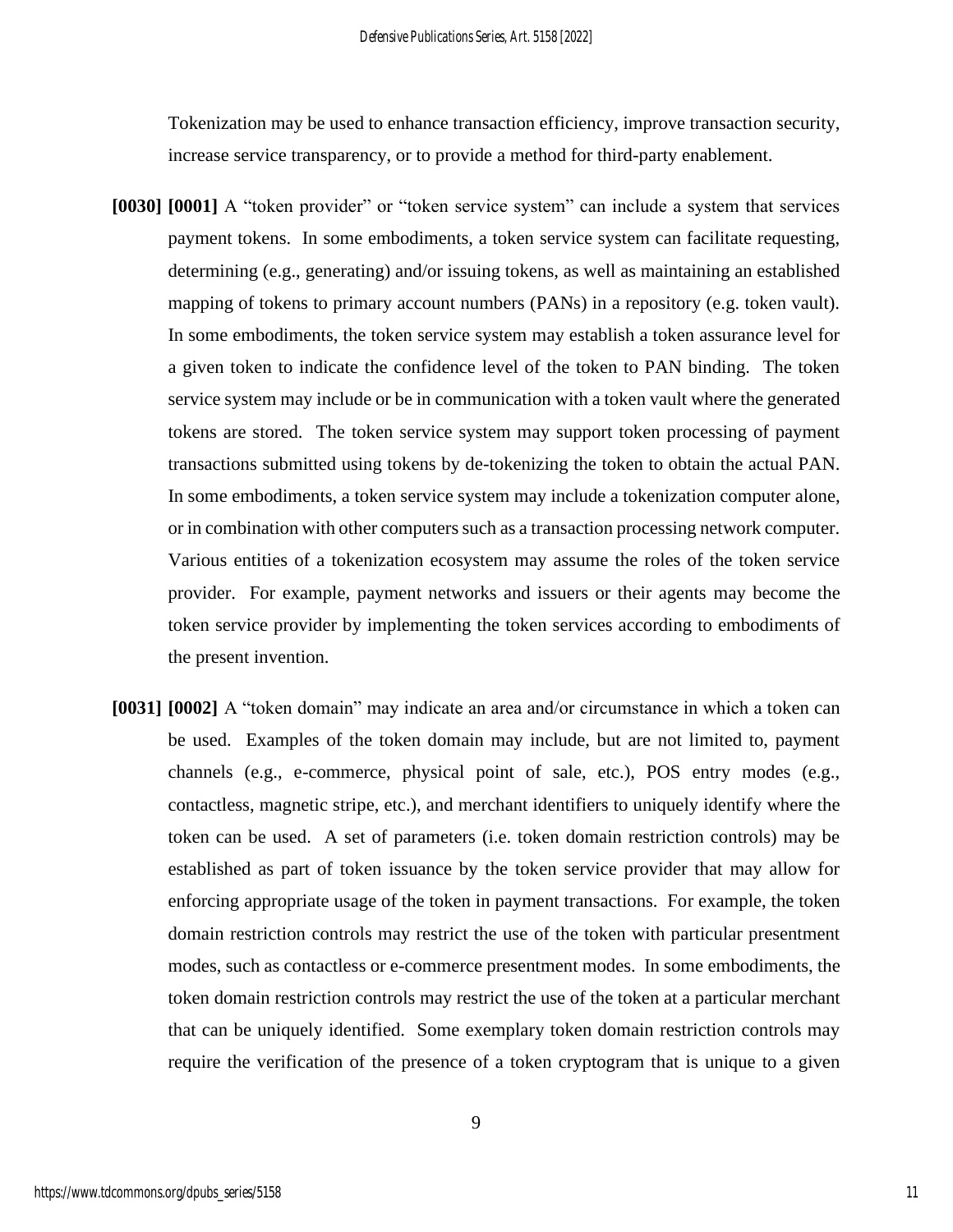#### FLANAGAN and MAREN: SYSTEM AND METHOD FOR TELEPHONIC PAYMENT CREDENTIAL COLLECTION

transaction. In some embodiments, a token domain can be associated with a token requestor.

- **[0032] [0003]** "Token expiry date" may refer to the expiration date/time of the token. The token expiry date may be passed among the entities of the tokenization ecosystem during transaction processing to ensure interoperability. The token expiration date may be a numeric value (e.g. a 4-digit numeric value). In some embodiments, the token expiry date can be expressed as a time duration as measured from the time of issuance.
- **[0033]** A "token request message" may be an electronic message for requesting a token. A token request message may include information usable for identifying a payment account or digital wallet, and/or information for generating a payment token. For example, a token request message may include payment credentials, mobile device identification information (e.g. a phone number or MSISDN), a digital wallet identifier, information identifying a tokenization service provider, a merchant identifier, a cryptogram, and/or any other suitable information. Information included in a token request message can be encrypted (e.g., with an issuer-specific key).
- **[0034]** A "token response message" may be a message that responds to a token request. A token response message may include an indication that a token request was approved or denied. A token response message may also include a payment token, mobile device identification information (e.g. a phone number or MSISDN), a digital wallet identifier, information identifying a tokenization service provider, a merchant identifier, a cryptogram, and/or any other suitable information. Information included in a token response message can be encrypted (e.g., with an issuer-specific key).
- **[0035]** A "user" may include an individual. In some embodiments, a user may be associated with one or more personal accounts and/or mobile devices. The user may also be referred to as a cardholder, account holder, or consumer.
- **[0036]** A "resource provider" may be an entity that can provide a resource such as goods, services, information, and/or access. Examples of resource providers include merchants, access devices, secure data access points, etc.A "merchant" may typically be an entity that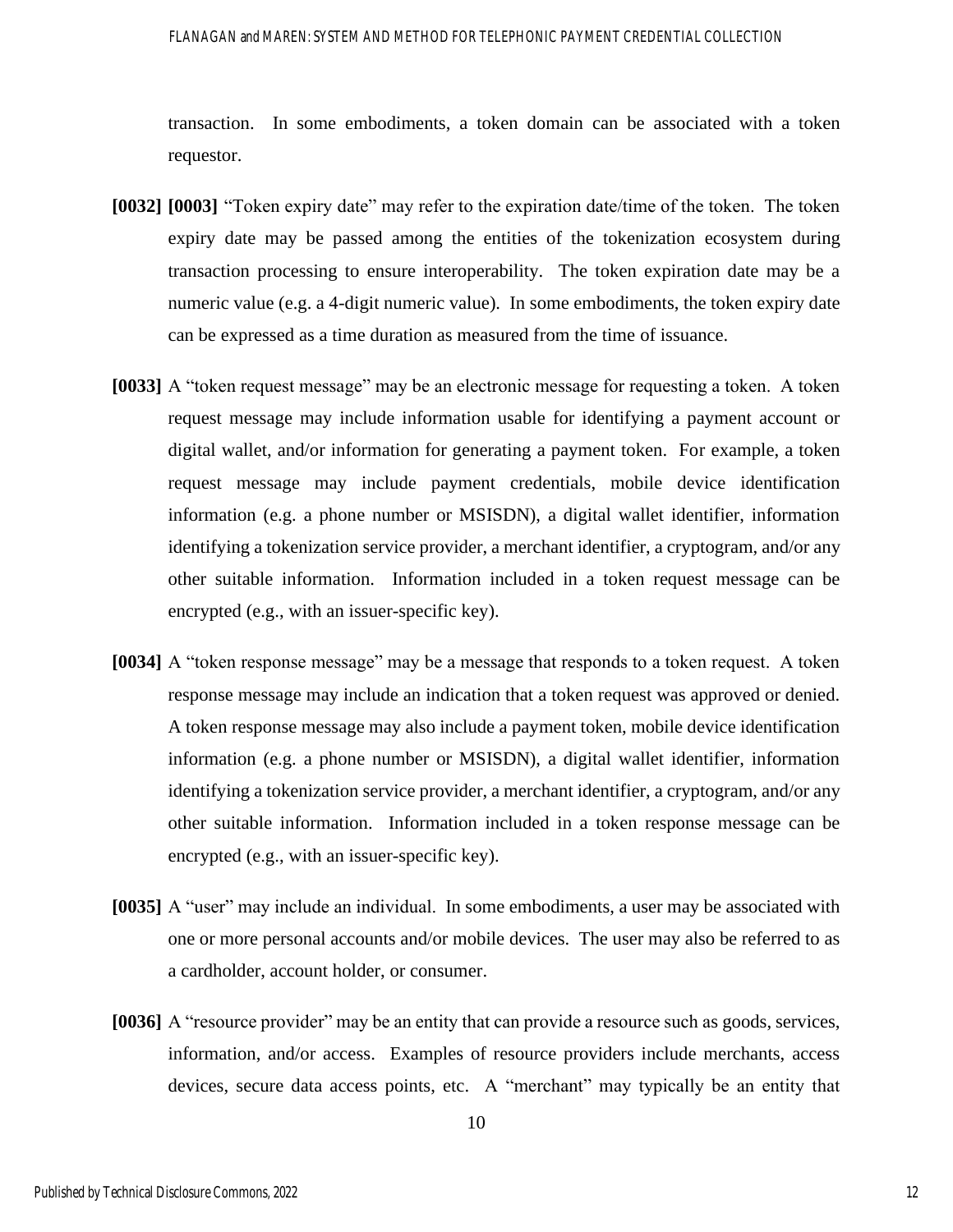engages in transactions and can sell goods or services, or provide access to goods or services.

- **[0037]** An "acquirer" may typically be a business entity (e.g., a commercial bank) that has a business relationship with a particular merchant or other entity. Some entities can perform both issuer and acquirer functions. Some embodiments may encompass such single entity issuer-acquirers. An acquirer may operate an acquirer computer, which can also be generically referred to as a "transport computer".
- **[0038]** An "authorizing entity" may be an entity that authorizes a request. Examples of an authorizing entity may be an issuer, a governmental agency, a document repository, an access administrator, etc. An "issuer" may typically refer to a business entity (e.g., a bank) that maintains an account for a user. An issuer may also issue payment credentials stored on a user device (or "communication device"), such as a cellular telephone, smart card, tablet, or laptop to the consumer.
- **[0039]** An "access device" may be any suitable device that provides access to a remote system. An access device may also be used for communicating with a merchant computer, a transaction processing computer, an authentication computer, or any other suitable system. An access device may generally be located in any suitable location, such as at the location of a merchant. An access device may be in any suitable form. Some examples of access devices include POS or point of sale devices (e.g., POS terminals), cellular phones, PDAs, personal computers (PCs), tablet PCs, hand-held specialized readers, set-top boxes, electronic cash registers (ECRs), automated teller machines (ATMs), virtual cash registers (VCRs), kiosks, security systems, access systems, and the like. An access device may use any suitable contact or contactless mode of operation to send or receive data from, or associated with, a user mobile device. In some embodiments, where an access device may comprise a POS terminal, any suitable POS terminal may be used and may include a reader, a processor, and a computer-readable medium. A reader may include any suitable contact or contactless mode of operation. For example, exemplary card readers can include radio frequency (RF) antennas, optical scanners, bar code readers, or magnetic stripe readers to interact with a payment device and/or mobile device. In some embodiments, a cellular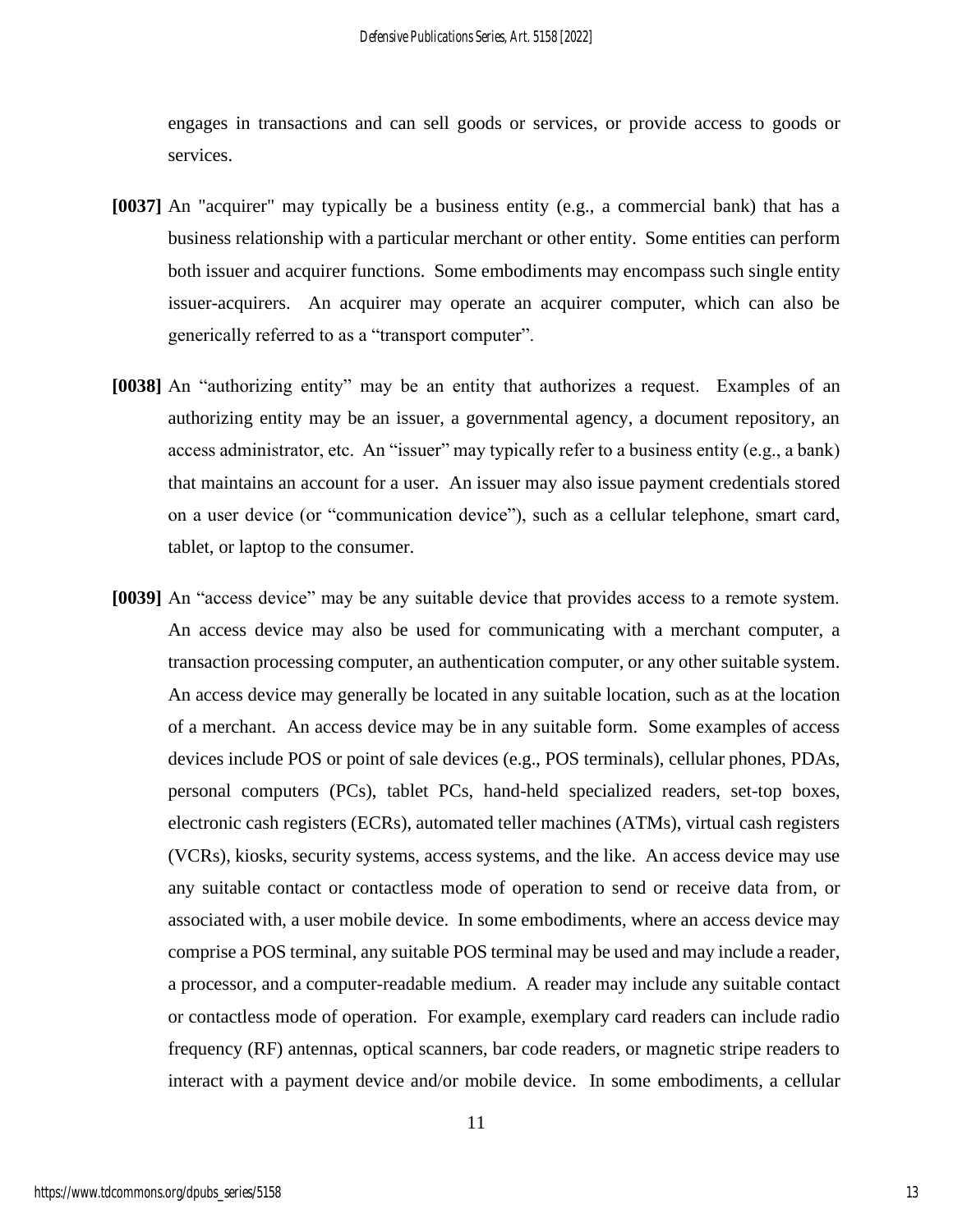phone, tablet, or other dedicated wireless device used as a POS terminal may be referred to as a mobile point of sale or an "mPOS" terminal.

- **[0040]** An "authorization request message" may be an electronic message that requests authorization for a transaction. In some embodiments, it is sent to a transaction processing computer and/or an issuer of a payment card to request authorization for a transaction. An authorization request message according to some embodiments may comply with ISO 8583, which is a standard for systems that exchange electronic transaction information associated with a payment made by a user using a payment device or payment account. The authorization request message may include an issuer account identifier that may be associated with a payment device or payment account. An authorization request message may also comprise additional data elements corresponding to "identification information" including, by way of example only: a service code, a CVV (card verification value), a dCVV (dynamic card verification value), a PAN (primary account number or "account number"), a payment token, a user name, an expiration date, etc. An authorization request message may also comprise "transaction information," such as any information associated with a current transaction, such as the transaction amount, merchant identifier, merchant location, acquirer bank identification number (BIN), card acceptor ID, information identifying items being purchased, etc., as well as any other information that may be utilized in determining whether to identify and/or authorize a transaction.
- **[0041]** An "authorization response message" may be a message that responds to an authorization request. In some cases, it may be an electronic message reply to an authorization request message generated by an issuing financial institution or a transaction processing computer. The authorization response message may include, by way of example only, one or more of the following status indicators: Approval -- transaction was approved; Decline - transaction was not approved; or Call Center -- response pending more information, merchant calls the toll-free authorization phone number. The authorization response message may also include an authorization code, which may be a code that a credit card issuing bank returns in response to an authorization request message in an electronic message (either directly or through the transaction processing computer) to the merchant's access device (e.g. POS equipment) that indicates approval of the transaction. The code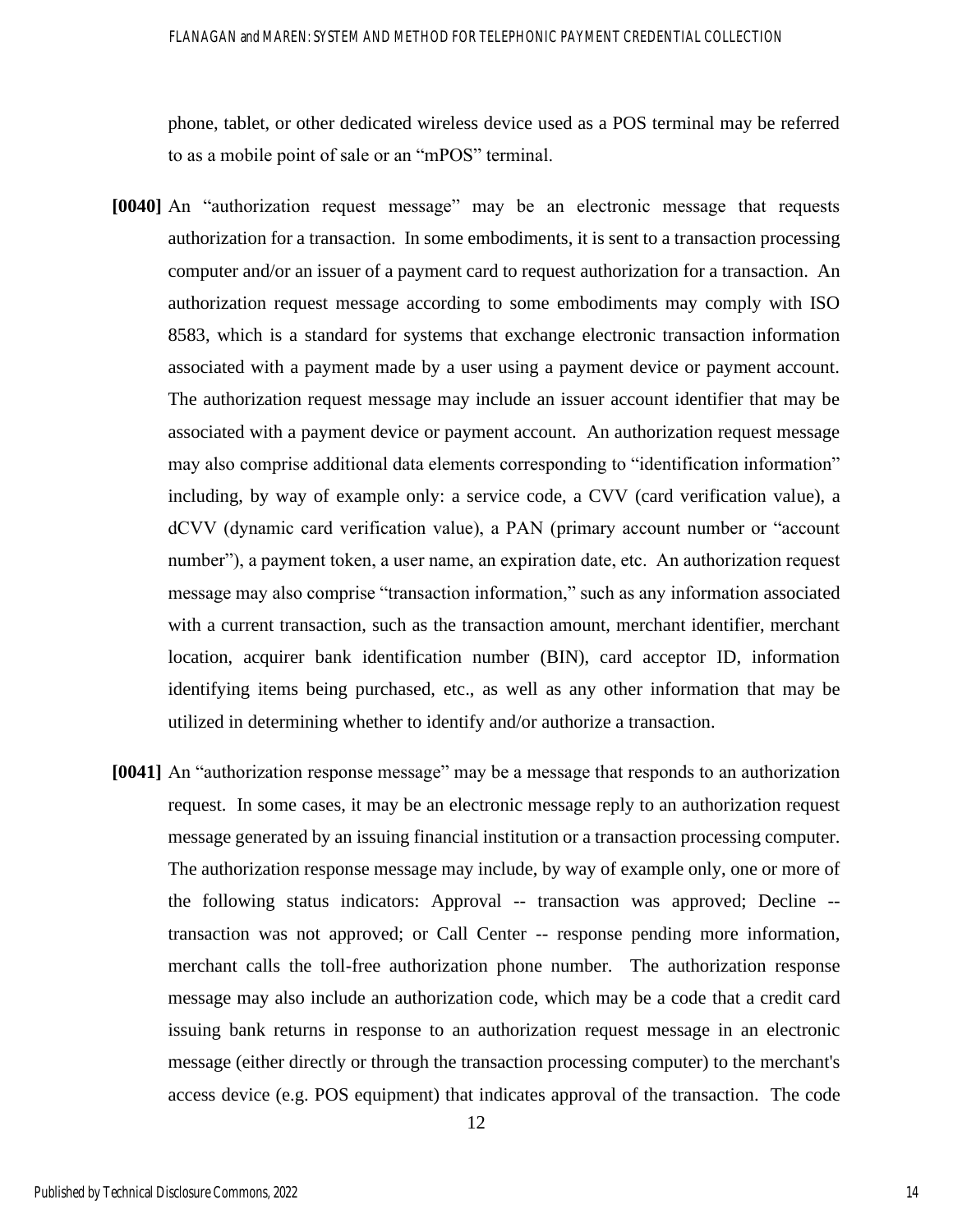may serve as proof of authorization. As noted above, in some embodiments, a transaction processing computer may generate or forward the authorization response message to the merchant.

- **[0042]** A "server computer" may include a powerful computer or cluster of computers. For example, the server computer can be a large mainframe, a minicomputer cluster, or a group of servers functioning as a unit. In one example, the server computer may be a database server coupled to a Web server. The server computer may be coupled to a database and may include any hardware, software, other logic, or combination of the preceding for servicing the requests from one or more client computers. The server computer may comprise one or more computational apparatuses and may use any of a variety of computing structures, arrangements, and compilations for servicing the requests from one or more client computers.
- **[0043]** An "automated payment collection assistant (APCA)" can include an application/service executing on a computing device configured to prompt a speech input from a user providing payment device details (e.g., payment credentials), convert the speech input into text-based fields, and authenticate the speech input. The APCA can join an interaction (e.g., a phone or voice over IP (VoIP) call) between a communication device and a client device and obtain the payment device details audibly from the user. Responsive to authenticating the speech of the user (e.g., by comparing the speech input with a stored voice print of the user), a text-based version of the payment device details can be provided to a processing network for authentication of a transaction using the payment device details.
- **[0044]** The present embodiments relate to automated and secure credential acquisition and voice verification. When a user, via a communication device, interacts with a client (e.g., a resource provider) via a communication network, an automated payment collection assistant (APCA) can be joined to a call/messaging session between the user and client to obtain payment credentials from the user.
- **[0045]** For instance, the APCA can prompt the user for payment device fields (e.g., PAN, expiration date, CVV, zip) and the user can verbally provide responses (e.g., in multi-digit fields). The APCA can perform a speech to text process to translate the verbal input into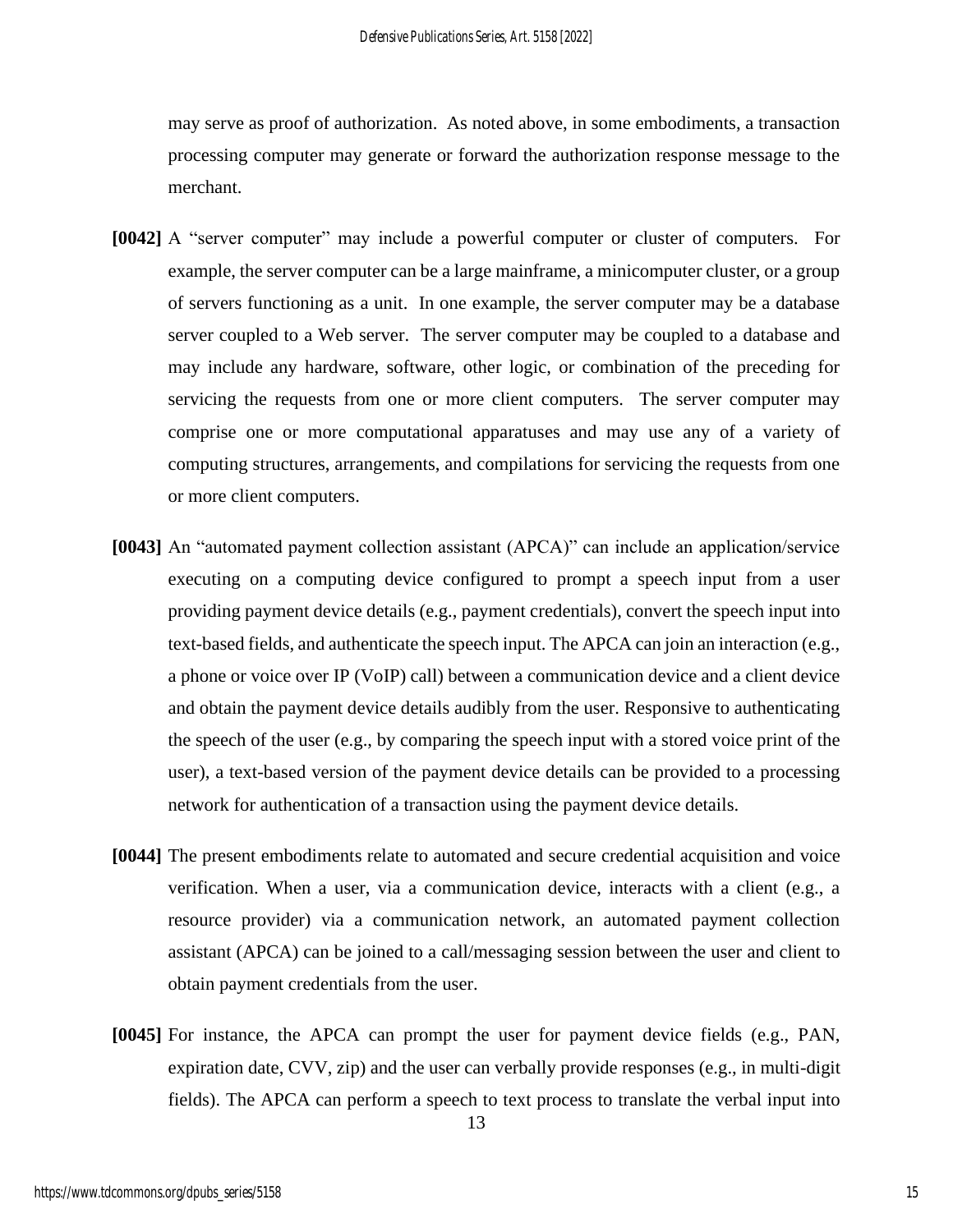text-based fields that can be used in a subsequent transaction. Further, the speech input provided by the input can be compared with stored speech data (e.g., a voice print) of the user to determine whether the speech input corresponds with the stored speech data.

- **[0046]** Responsive to authenticating the speech input, the transaction can be initiated using the obtained payment credentials using a card not present (CNP) authentication procedure. For instance, the transaction data can be forwarded to an issuer via a processing network. Responsive to initiation of the transaction, a payment success message can be forwarded to the communication device (e.g., via a SMS message).
- **[0047]** The present disclosure overcomes the errors occurred during the manual transcription performed by the human operators. The present disclosure also reduces the time and enhances the speed for the transaction process between the client and the user. Also, the present disclosure ensures authentication of the user in a secure manner for a secure transaction.
- **[0048]** FIG. 1 is a flow diagram for initiating a transaction using an automated and secure credential acquisition process. As shown in FIG. 1, a system for initiating a transaction using an automated and secure credential acquisition process can include a user mobile device 101 (hereinafter referred to as communication device 101) (e.g., a mobile phone), a client device (e.g., a computing device associated with a resource provider), and an APCA application executing on a server computer. The communication device 101, client device, and APCA application 102 can communicate via one or more communication networks (e.g., a cellular network, the Internet).
- **[0049]** At S105, the communication device 101 associated with the user can initiate or receive a call to the client device. This can include dialing a customer service phone number for the client or selecting a link to establish a connection to the client device (e.g., via the internet).
- **[0050]** At S110, a call can be inbound to client device via a communication channel. This can include inbounding a telephone call (or an internet-enabled connection) to the client device.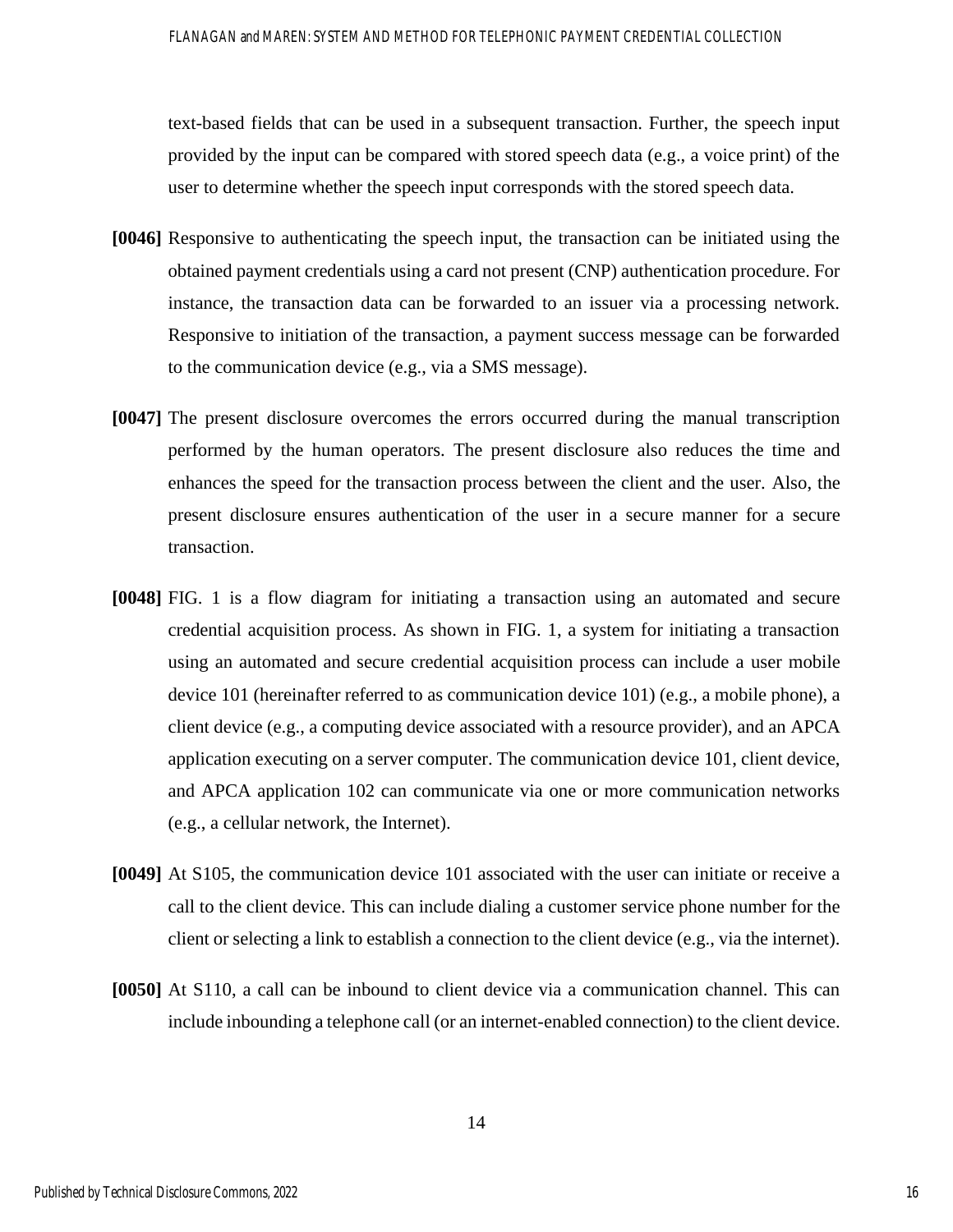- **[0051]** At S115, a connection can be established between client device and communication device 101. In some instances, prior to establishing the connection to the client device, an automated data retrieval service can obtain account details relating to the user (e.g., a username, phone number associated with the user).
- **[0052]** At S120, during a conversation between the user and the resource provider, a request to initiate a transaction (or to make a payment) can be made. For instance, the client can specify a payment amount for the user to provide to the client. The request can be made during an oral conversation between a first user of the communication device 101 and a second user associated with the client device.
- **[0053]** At S125, the user and client can agree to begin collecting payment details for the user. This can include a request for data relating to a payment device (e.g., credit card, debit card), such as a primary account number (PAN), expiration date, CVV, zip code, etc.
- **[0054] [0004]** At S130, the APCA 102 can join the call between the user and client. The APCA 102 can be dialed into the call between the user and client as a conference call. For instance, the client can call a specific conference number and a code to instruct the APCA 102 to join the call. In some instances, the APCA 102 can automatically join the call between the user and client responsive to a triggering event (e.g., a detection that payment device details are about to be provided by the user).
- **[0055]** At S135, the APCA 102 can provide a request for payment amount confirmation from the user. For instance, the APCA 102 can provide an audio prompt for the user to audibly provide payment device details.
- **[0056]** At S140, the APCA 102 can prompt for payment device details, such as a PAN, expiration data, CVV, ZIP, etc. The APCA 102 can prompt for each field and subsequently provide time for the user to provide corresponding data (e.g., by audibly providing a series of digits).
- **[0057]** At S145, the user can provide an audible (e.g., speech) response to provide the fields prompted by the APCA 102.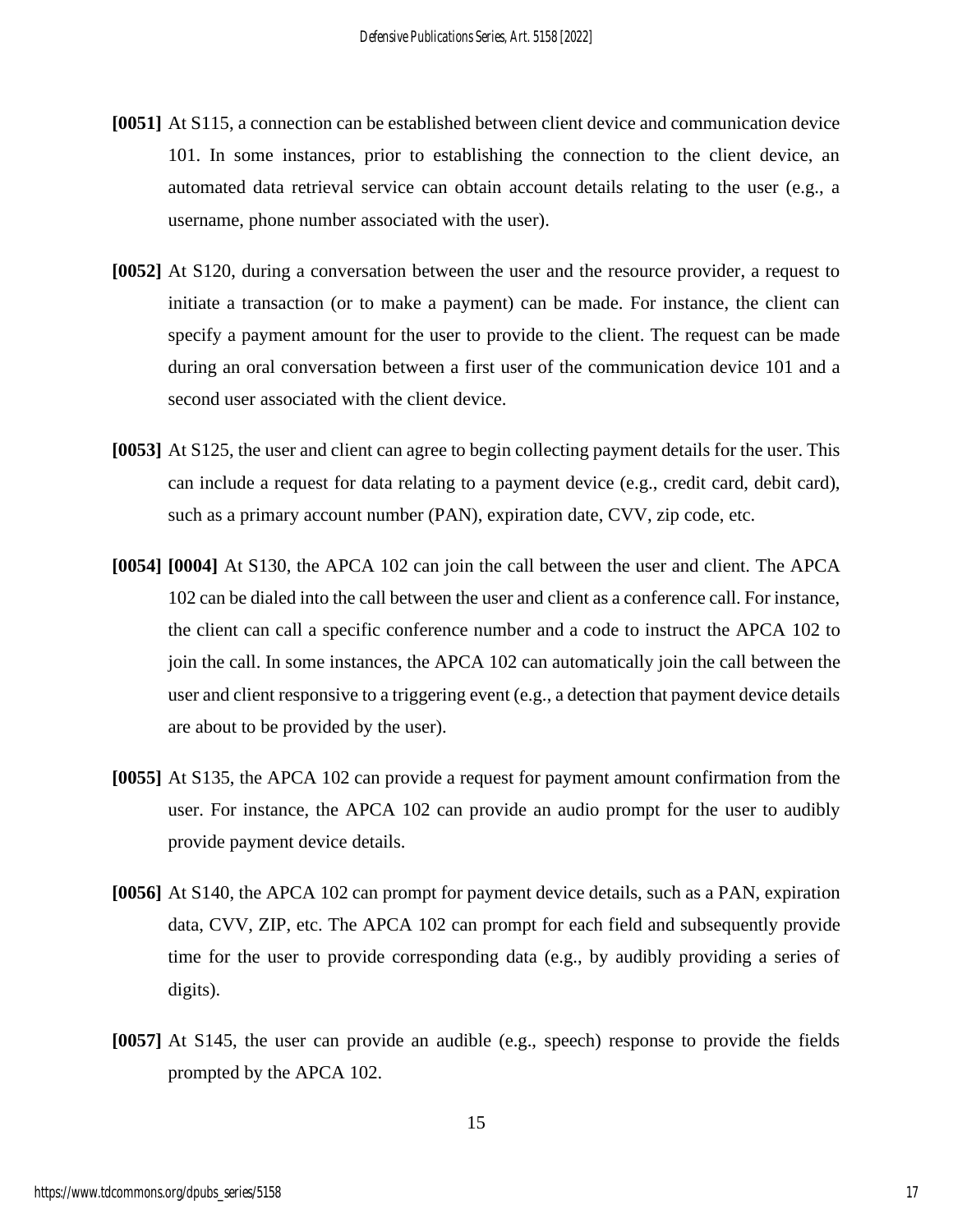- **[0058]** In some instances, at S150, the APCA 102 can request an invoice number verbally. One or more invoice numbers can be associated with the transaction to track the completion of payment for various invoices relating to the user.
- **[0059]** At S155, the APCA 102 can process and confirm responses provided by the user using a speech to text process. For instance, each field can be populated using digits provided by the user in a text form by translating audible responses by the user into a text-based field.
- **[0060]** At S160, the user, via the communication device 101, can provide enrollment data. The enrollment data can enroll a phone number (or other identifier, such as an email address or username) and a payment device with a voice print. The voice print can include a user providing an audio input providing the speech of the user (e.g., by the user following a script). The voice print can include a biometric sample uniquely identifying the voice of the user. The enrollment data can be provided by the user at any point in time (e.g., prior to providing the payment device details). In some instances, the enrollment data can be dynamically generated based on previous interactions with the user and recording user speech during the previous interactions.
- **[0061]** At S165, the user can provide the enrollment data to be compared with the input speech providing the payment device details.
- **[0062]** At S170, the APCA 102 can analyze responses by performing a speaker verification process. The verification process can include comparing speech input by user and stored speech (e.g., the voice print) to determine a similarity between the speech and the voice print. This can include comparing a known portion of stored speech (e.g., a voice input of a first digit) provided in the voice print with a similar portion of the speech input provided by the user. A similarity metric or score can be generated indicative of a similarity between the voice input provided by the user and the voice print included in the enrollment data. The user can be verified responsive to the similarity metric/score exceeding a threshold score/metric. In some other embodiments of the present disclosure, the APCA 102 may authenticate the user by sending a One Time Password (OTP) to the communication device 101 and further the user may prove to be authentic by entering the received OTP.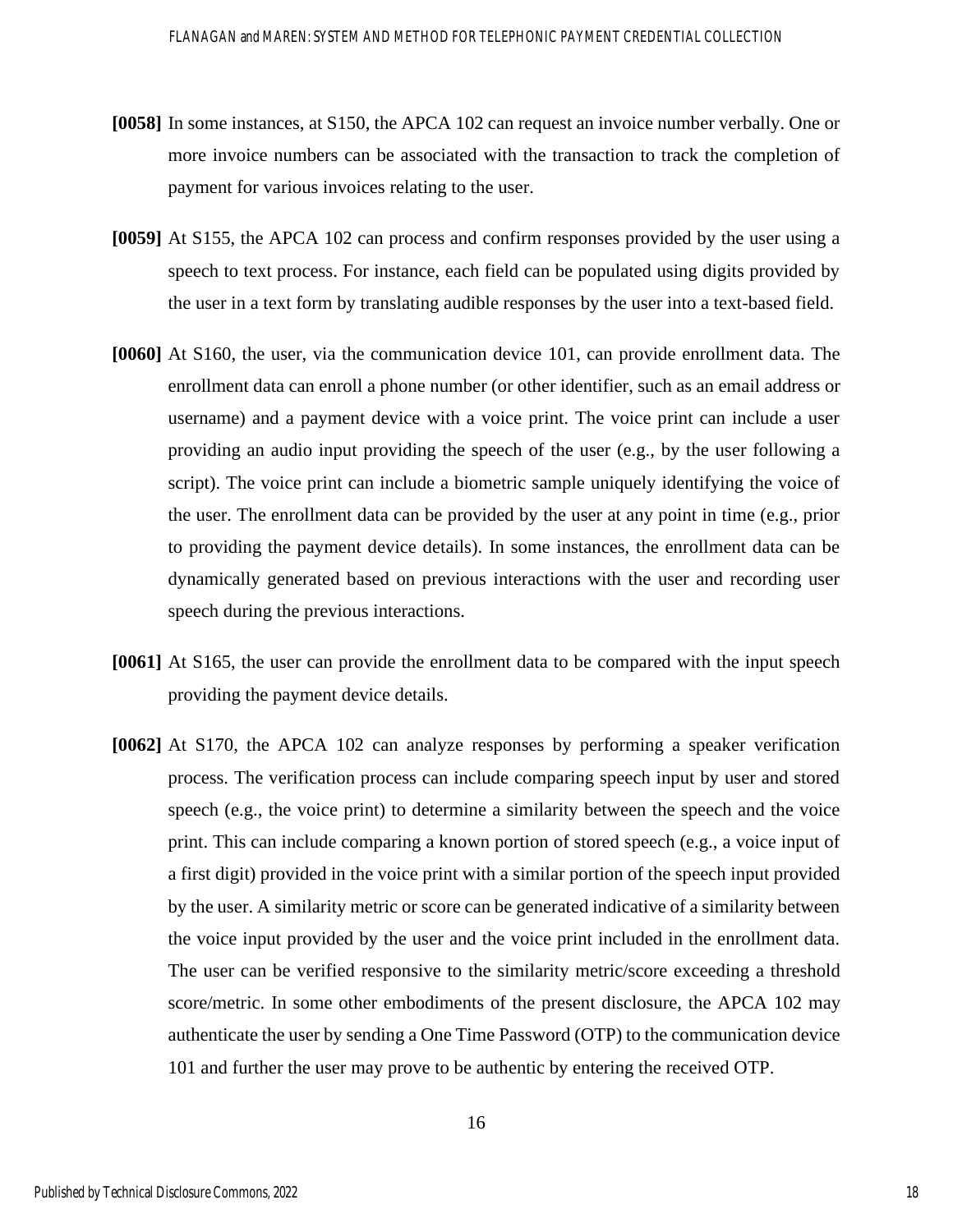- **[0063]** At S175, an authorization identifier, a result (e.g., a similarity score, transaction details), a user phone number, and provided payment device details can be provided to issuer. The issuer can authorize the transaction using the transaction details. The data can be provided to the issuer via a processing network and/or a card not present (CNP) gateway.
- **[0064]** At S180, a CNP gateway can perform a CNP authorization process with the processing network. The CNP authorization process can include routing transaction details across a processing network to authenticate the transaction.
- **[0065]** At S185, a CNP authorization process can be performed with the CNP gateway to execute the transaction. The CNP authorization process can include verifying the transaction details provided by the client device and the APCA 102.
- **[0066]** At S190, the client device can identify that the transaction is complete.
- **[0067]** At S195, the client device can send an SMS message to the user via an SMS interface at the client device.
- **[0068]** At S200, the client device can send a SMS message to an SMS application on the communication device 101.
- **[0069]** In some instances, a method for telephonic payment credential collection is provided. The method can include receiving a request to establish a connection with a communication device 101 associated with a user. The connection can facilitate audio communication (e.g., a phone call, a VoIP call) between the client device and the communication device 101. The client device can establish the connection with the communication device 101 for initiation of a transaction with the user. For instance, the user, via communication device 101, can contact the client device to provide a payment to the client device.
- **[0070]** The client device can initiate an automated payment collection assistant (APCA) application 102 executing on a server computer to be added to the connection between the client device and the communication device 101. For instance, the client device can dial a conference number and a specific code to instruct the APCA 102 to join a call between the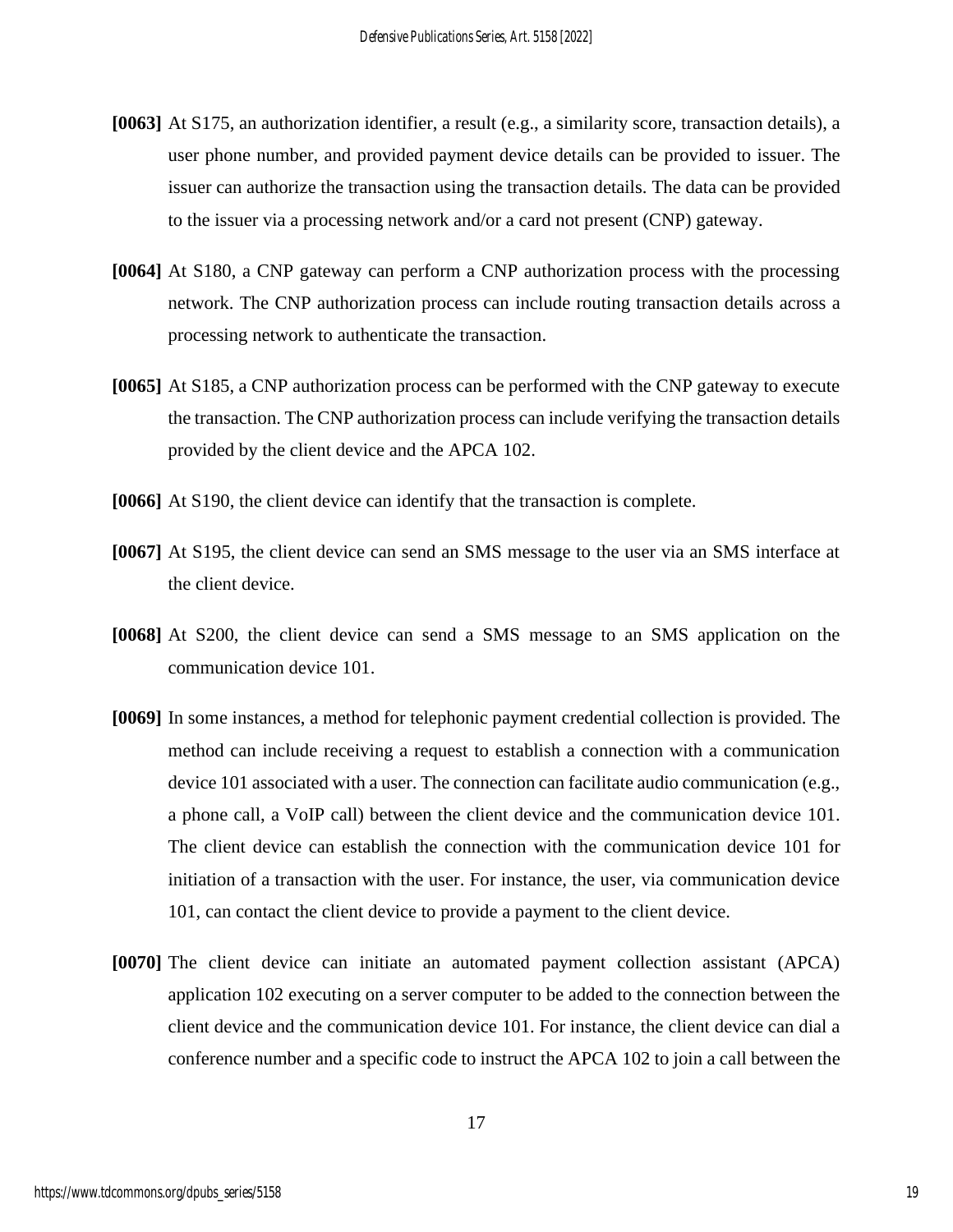client device and communication device 101. The APCA 102 can prompt the user for payment device details and authenticate the speech of the user.

- **[0071]** The APCA 102 can provide, for each field of a series of fields for a payment device, an audio prompt specifying each field of the series of fields for the payment device to the communication device 101. The series of fields can include details relating to a payment device, such as a PAN, an expiration date, a CVV, a zip code, etc. The audio prompt can include an instruction to provide a specific payment device detail (e.g., the PAN).
- **[0072]** The APCA 102 can detect, for each field of the series of fields for the payment device, an audio response provided by the communication device 101. For instance, after providing a given prompt, the APCA 102 can record a voice response by the user providing a series of digits for a payment device field.
- **[0073]** The APCA 102 can translate the audio responses for each field into a text-based series of fields for the payment device using a speech to text process. For instance, each field can be populated into a text-based series of fields specifying details of the payment device.
- **[0074]** The APCA 102 can authenticate the audio responses by comparing each audio response with a set of stored biometric voice data previously provided by the user. For instance, this can include deriving a similarity score based on a similarity between each audio response and the set of stored biometric voice data previously provided by the user. This can also include determining whether the similarity score exceeds a threshold score. The audio responses can be authenticated responsive to determining that the similarity score exceeding a threshold score.
- **[0075]** Data relating to the transaction (e.g., transaction amount, invoice number, resource provider identifier) and the text-based series of fields for the payment device can be forwarded to a processing network configured to route the data relating to the transaction and the text-based series of fields to an authorizing entity computer. This can include forwarding the details to an issuer via a CNP authorization procedure.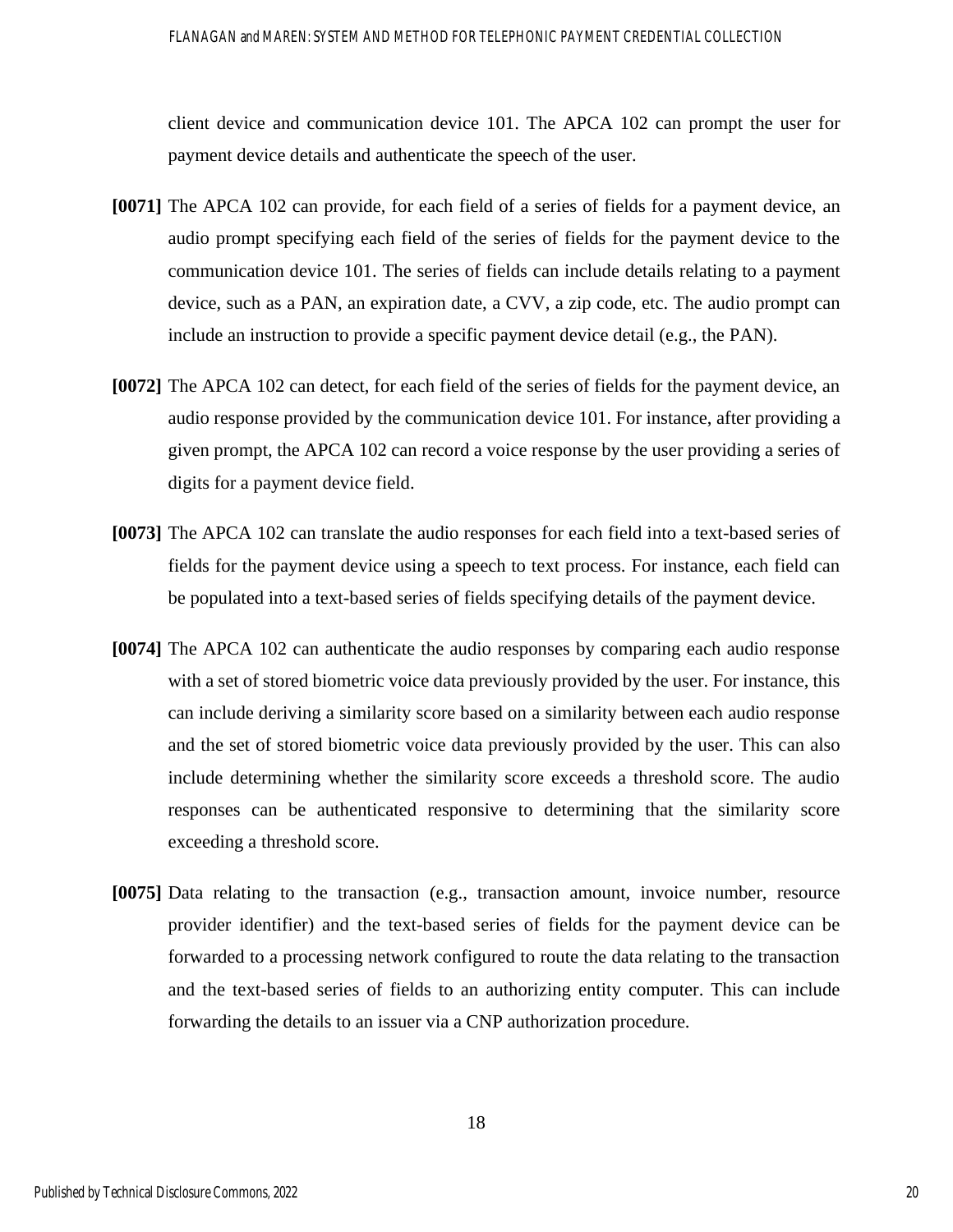- **[0076]** Responsive to obtaining an authorization response message from the authorizing entity computer (indicating that a transaction is successful), a message can be transmitted to the communication device 101 indicating that the transaction is successful.
- **[0077]** FIG. 2 is a block diagram of an exemplary computer system for implementing embodiments consistent with the present disclosure.
- **[0078]** In some embodiments, FIG. 2 illustrates a block diagram of an exemplary computer system 200 for implementing embodiments consistent with the present disclosure. In some embodiments, the computer system 200 may be an APCA 102 to collect telephonic payment credential. The processor 202 may include at least one data processor for executing program components for executing user or system-generated business processes. A user may include a person, a person using a device such as those included in this disclosure, or such a device itself. The processor 202 may include specialized processing units such as integrated system (bus) controllers, memory management control units, floating point units, graphics processing units, digital signal processing units, etc.
- **[0079]** The processor 202 may be disposed in communication with input devices 311 and output devices 212 via I/O interface 201. The I/O interface 201 may employ communication protocols/methods such as, without limitation, audio, analog, digital, stereo, IEEE-1393, serial bus, Universal Serial Bus (USB), infrared, PS/2, BNC, coaxial, component, composite, Digital Visual Interface (DVI), high-definition multimedia interface (HDMI), Radio Frequency (RF) antennas, S-Video, Video Graphics Array (VGA), IEEE 802.n /b/g/n/x, Bluetooth, cellular (e.g., Code-Division Multiple Access (CDMA), High-Speed Packet Access (HSPA+), Global System For Mobile Communications (GSM), Long-Term Evolution (LTE), WiMax, or the like), etc.
- **[0080]** Using the I/O interface 201, the computer system 200 may communicate with the input devices 211 and the output devices 212.
- **[0081]** In some embodiments, the processor 202 may be disposed in communication with a communication network 209 via a network interface 203. The network interface 203 may communicate with the communication network 209. The network interface 203 may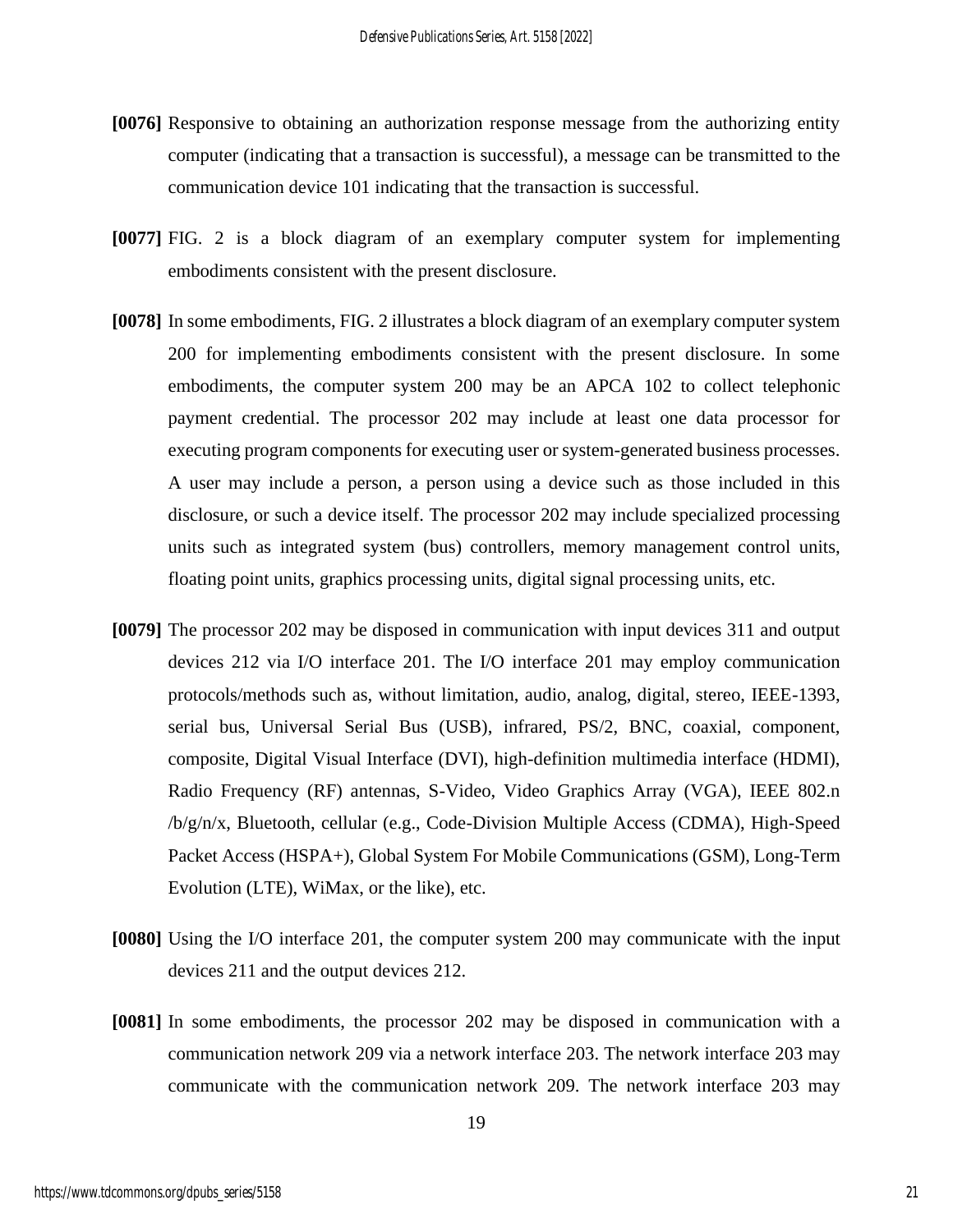employ connection protocols including, without limitation, direct connect, Ethernet (e.g., twisted pair 10/100/1000 Base T), Transmission Control Protocol/Internet Protocol (TCP/IP), token ring, IEEE 802.11a/b/g/n/x, etc. Using the network interface 203 and the communication network 209, the computer system 200 may communicate with a user mobile device 101, a client device 213 and a VISA NET 103. The communication network 209 can be implemented as one of the different types of networks, such as intranet or Local Area Network (LAN), Closed Area Network (CAN) and such. The communication network 309 may either be a dedicated network or a shared network, which represents an association of the different types of networks that use a variety of protocols, for example, Hypertext Transfer Protocol (HTTP), CAN Protocol, Transmission Control Protocol/Internet Protocol (TCP/IP), Wireless Application Protocol (WAP), etc., to communicate with each other. Further, the communication network 209 may include a variety of network devices, including routers, bridges, servers, computing devices, storage devices, etc. In some embodiments, the processor 302 may be disposed in communication with a memory 205 (e.g., RAM, ROM, etc. not shown in FIG.2) via a storage interface 203. The storage interface 203 may connect to memory 205 including, without limitation, memory drives, removable disc drives, etc., employing connection protocols such as Serial Advanced Technology Attachment (SATA), Integrated Drive Electronics (IDE), IEEE-1393, Universal Serial Bus (USB), fibre channel, Small Computer Systems Interface (SCSI), etc. The memory drives may further include a drum, magnetic disc drive, magnetooptical drive, optical drive, Redundant Array of Independent Discs (RAID), solid-state memory devices, solid-state drives, etc.

- **[0082]** The memory 205 may store a collection of program or database components, including, without limitation, a user interface 206, an operating system 207, a web browser 308 etc. In some embodiments, the computer system 200 may store user/application data, such as the data, variables, records, etc. as described in this disclosure. Such databases may be implemented as fault-tolerant, relational, scalable, secure databases such as Oracle or Sybase.
- **[0083]** The operating system 207 may facilitate resource management and operation of the computer system 200. Examples of operating systems include, without limitation, APPLE®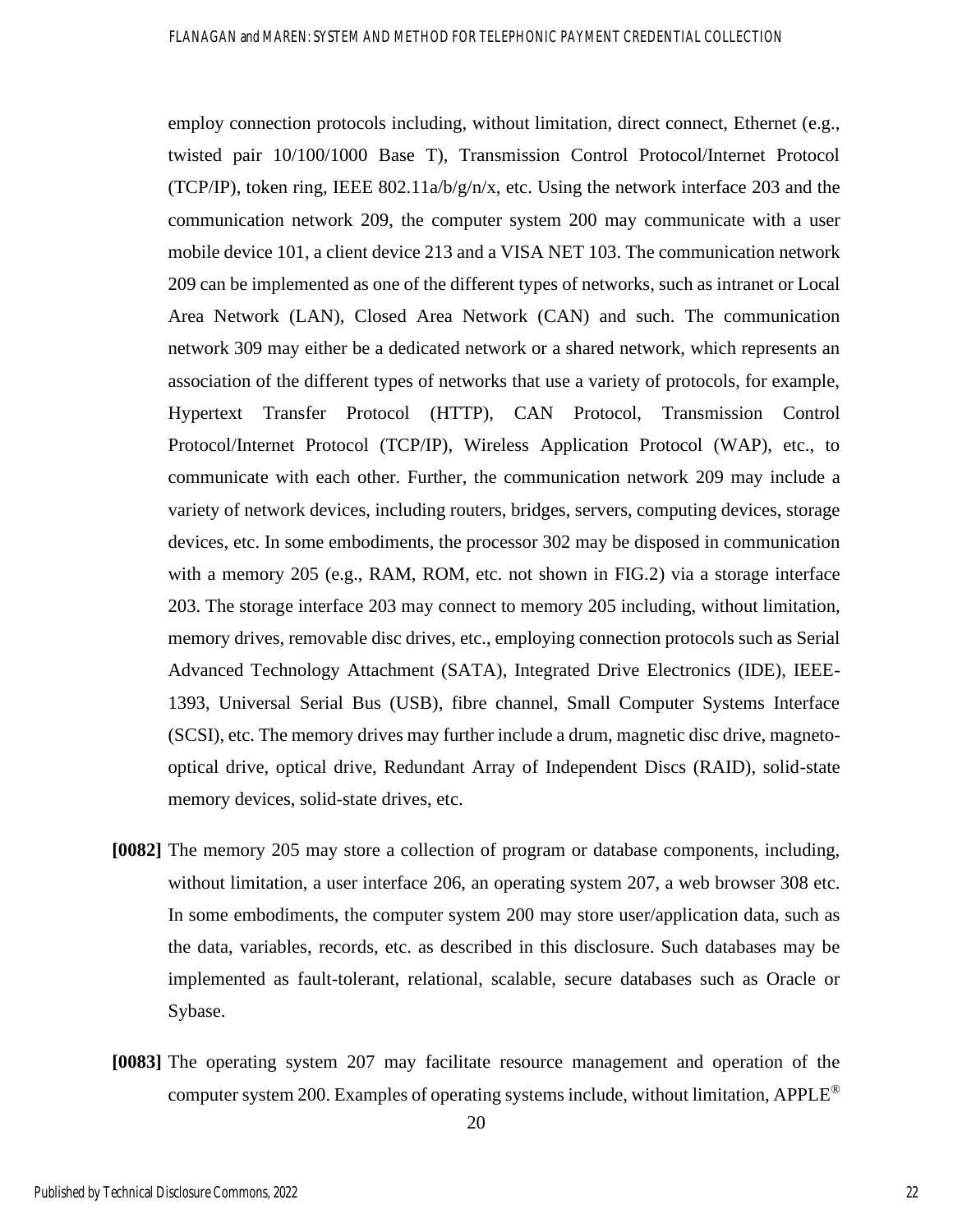MACINTOSH® OS  $X^{\circledast}$ , UNIX<sup>®</sup>, UNIX-like system distributions (E.G., BERKELEY SOFTWARE DISTRIBUTION® (BSD), FREEBSD®, NETBSD®, OPENBSD, etc.), LINUX<sup>®</sup> DISTRIBUTIONS (E.G., RED HAT<sup>®</sup>, UBUNTU<sup>®</sup>, KUBUNTU<sup>®</sup>, etc.), IBM®OS/2®, MICROSOFT® WINDOWS® (XP®, VISTA®/7/8, 10 etc.), APPLE® IOS®,  $GOOGLE^{TM} ANDROID^{TM}, BLACKBERY^@OS, or the like. The User interface 206 may$ facilitate display, execution, interaction, manipulation, or operation of program components through textual or graphical facilities. For example, user interfaces may provide computer interaction interface elements on a display system operatively connected to the computer system 200, such as cursors, icons, checkboxes, menus, scrollers, windows, widgets, etc. Graphical User Interfaces (GUIs) may be employed, including, without limitation, Apple<sup>®</sup> Macintosh<sup>®</sup> operating systems' Aqua<sup>®</sup>, IBM<sup>®</sup> OS/2<sup>®</sup>, Microsoft<sup>®</sup> Windows<sup>®</sup> (e.g., Aero, Metro, etc.), web interface libraries (e.g., Active $X^{\mathcal{B}}$ , Java®, Javascript®, AJAX, HTML, Adobe® Flash®, etc.), or the like.

**[0084]** In some embodiments, the computer system 200 may implement the web browser 208 stored program components. The web browser 208 may be a hypertext viewing application, such as MICROSOFT<sup>®</sup> INTERNET EXPLORER<sup>®</sup>, GOOGLE<sup>TM</sup> CHROME<sup>TM</sup>, MOZILLA® FIREFOX®, APPLE® SAFARI®, etc. Secure web browsing may be provided using Secure Hypertext Transport Protocol (HTTPS), Secure Sockets Layer (SSL), Transport Layer Security (TLS), etc. Web browsers 308 may utilize facilities such as AJAX, DHTML, ADOBE® FLASH®, JAVASCRIPT®, JAVA®, Application Programming Interfaces (APIs), etc. In some embodiments, the computer system 200 may implement a mail server stored program component. The mail server may be an Internet mail server such as Microsoft Exchange, or the like. The mail server may utilize facilities such as Active Server Pages (ASP), ACTIVEX<sup>®</sup>, ANSI<sup>®</sup> C++/C#, MICROSOFT<sup>®</sup>, .NET, CGI SCRIPTS, JAVA®, JAVASCRIPT®, PERL®, PHP, PYTHON®, WEBOBJECTS®, etc. The mail server may utilize communication protocols such as Internet Message Access Protocol (IMAP), Messaging Application Programming Interface (MAPI), MICROSOFT® exchange, Post Office Protocol (POP), Simple Mail Transfer Protocol (SMTP), or the like. In some embodiments, the computer system 200 may implement a mail client stored program component. The mail client may be a mail viewing application, such as APPLE®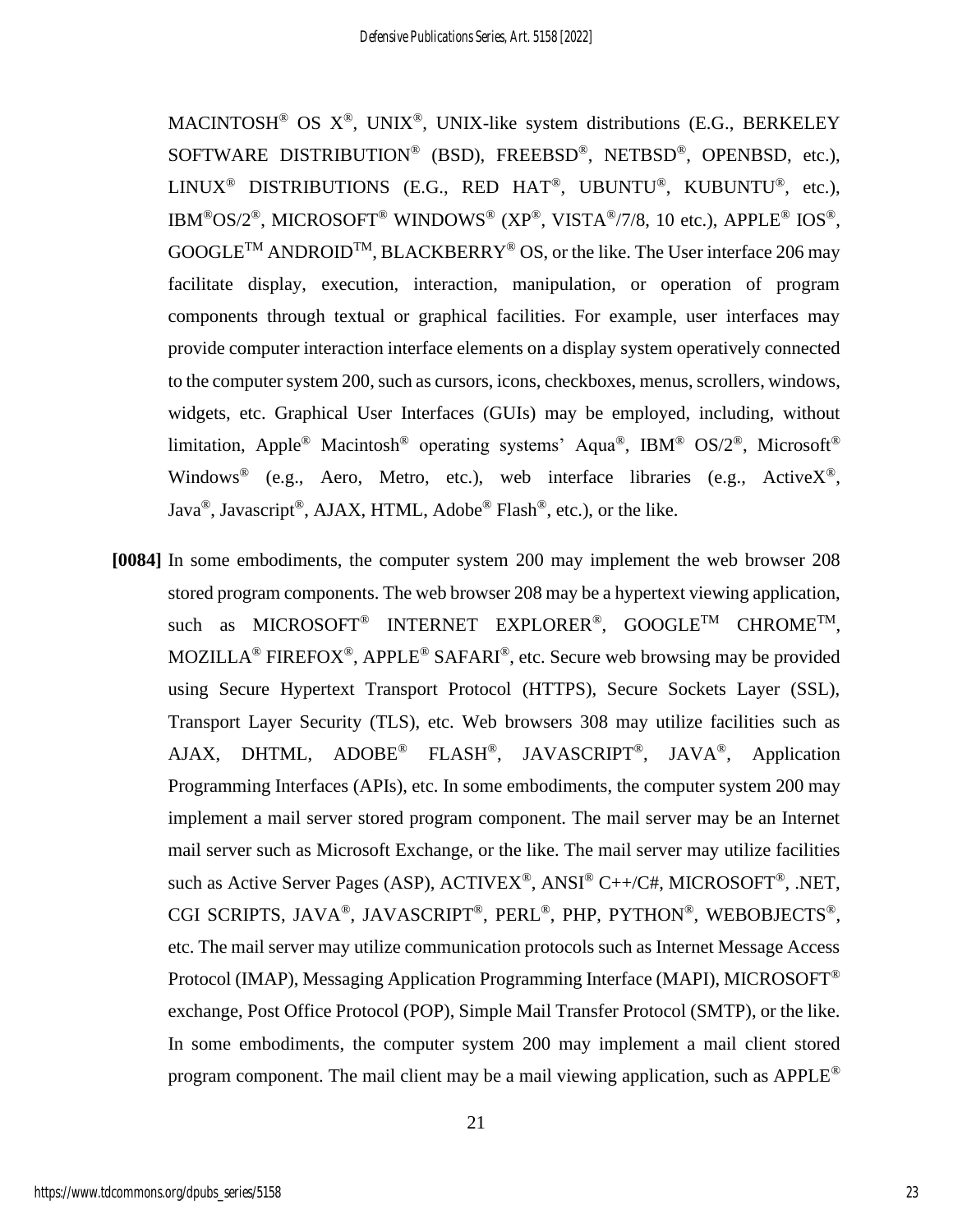MAIL, MICROSOFT® ENTOURAGE®, MICROSOFT® OUTLOOK®, MOZILLA® THUNDERBIRD®, etc.

- **[0085]** Furthermore, one or more computer-readable storage media may be utilized in implementing embodiments consistent with the present disclosure. A computer-readable storage medium refers to any type of physical memory on which information or data readable by a processor may be stored. Thus, a computer-readable storage medium may store instructions for execution by one or more processors, including instructions for causing the processor(s) to perform steps or stages consistent with the embodiments described herein. The term "computer-readable medium" should be understood to include tangible items and exclude carrier waves and transient signals, i.e., non-transitory. Examples include Random Access Memory (RAM), Read-Only Memory (ROM), volatile memory, non-volatile memory, hard drives, Compact Disc (CD) ROMs, Digital Video Disc (DVDs), flash drives, disks, and any other known physical storage media.
- **[0086]** Finally, the language used in the specification has been principally selected for readability and instructional purposes, and it may not have been selected to delineate or circumscribe the inventive subject matter. Accordingly, the disclosure of the embodiments of the disclosure is intended to be illustrative, but not limiting, of the scope of the disclosure.
- **[0087]** With respect to the use of substantially any plural and/or singular terms herein, those having skill in the art can translate from the plural to the singular and/or from the singular to the plural as is appropriate to the context and/or application. The various singular/plural permutations may be expressly set forth herein for sake of clarity.
- **[0088]** Any of the software components or functions described in this application, may be implemented as software code to be executed by a processor using any suitable computer language such as, for example, Java, C++ or Perl using, for example, conventional or object-oriented techniques. The software code may be stored as a series of instructions, or commands on a computer readable medium, such as a random access memory (RAM), a read only memory (ROM), a magnetic medium such as a hard-drive or a floppy disk, or an optical medium such as a CD-ROM. Any such computer readable medium may reside on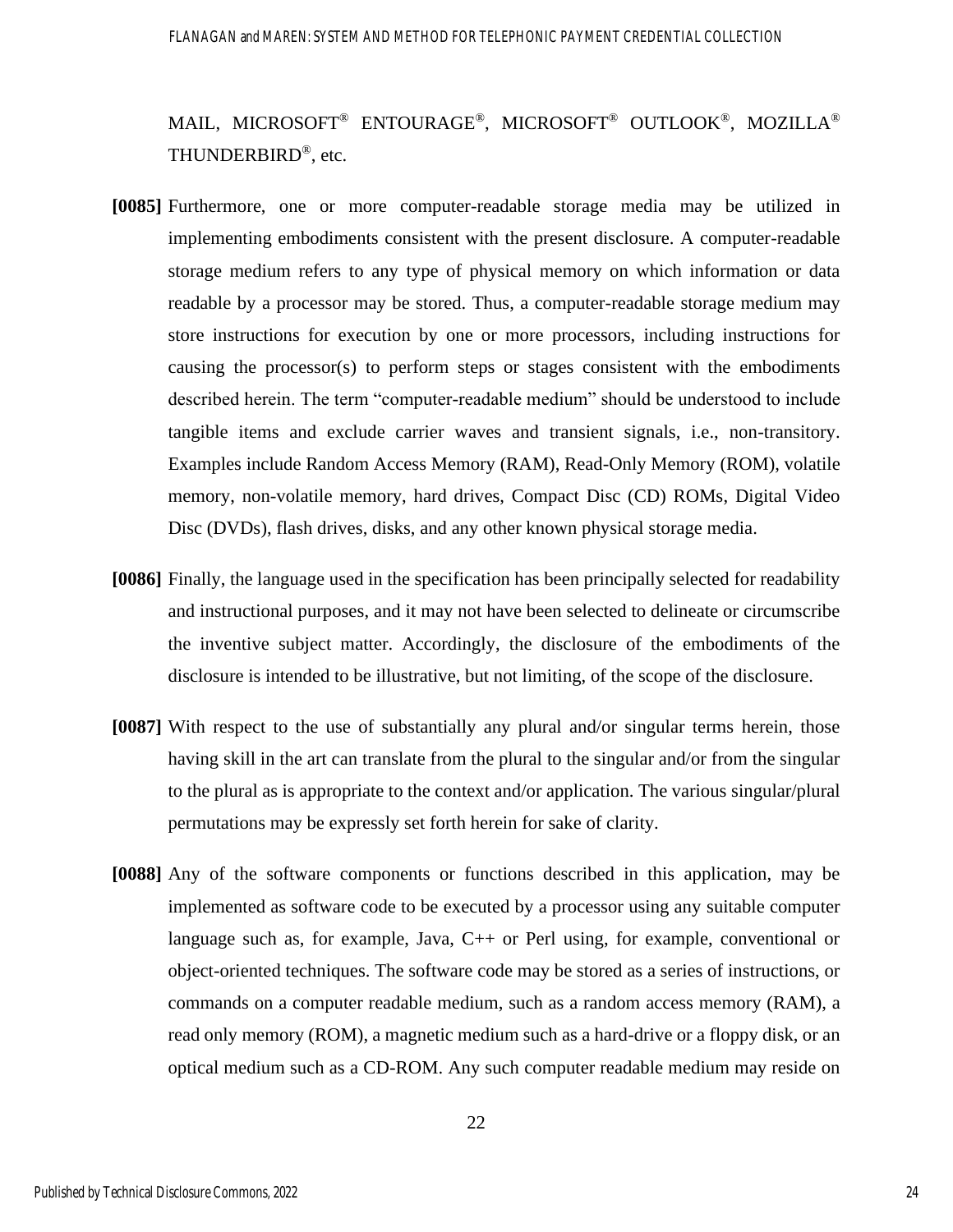or within a single computational apparatus, and may be present on or within different computational apparatuses within a system or network.

- **[0089]** The above description is illustrative and is not restrictive. Many variations of the invention may become apparent to those skilled in the art upon review of the disclosure.
- **[0090]** One or more features from any embodiment may be combined with one or more features of any other embodiment without departing from the scope of the invention.
- **[0091]** A recitation of "a", "an" or "the" is intended to mean "one or more" unless specifically indicated to the contrary.
- **[0092]** All patents, patent applications, publications, and descriptions mentioned above are herein incorporated by reference in their entirety for all purposes. None is admitted to be prior art.
- **[0093]** Although the invention has been described in detail for the purpose of illustration based on what is currently considered to be the most practical and preferred embodiments, it is to be understood that such detail is solely for that purpose and that the invention is not limited to the disclosed embodiments, but, on the contrary, is intended to cover modifications and equivalent arrangements that are within the spirit and scope of the invention. For example, it is to be understood that the present invention contemplates that, to the extent possible, one or more features of any embodiment can be combined with one or more features of any other embodiment.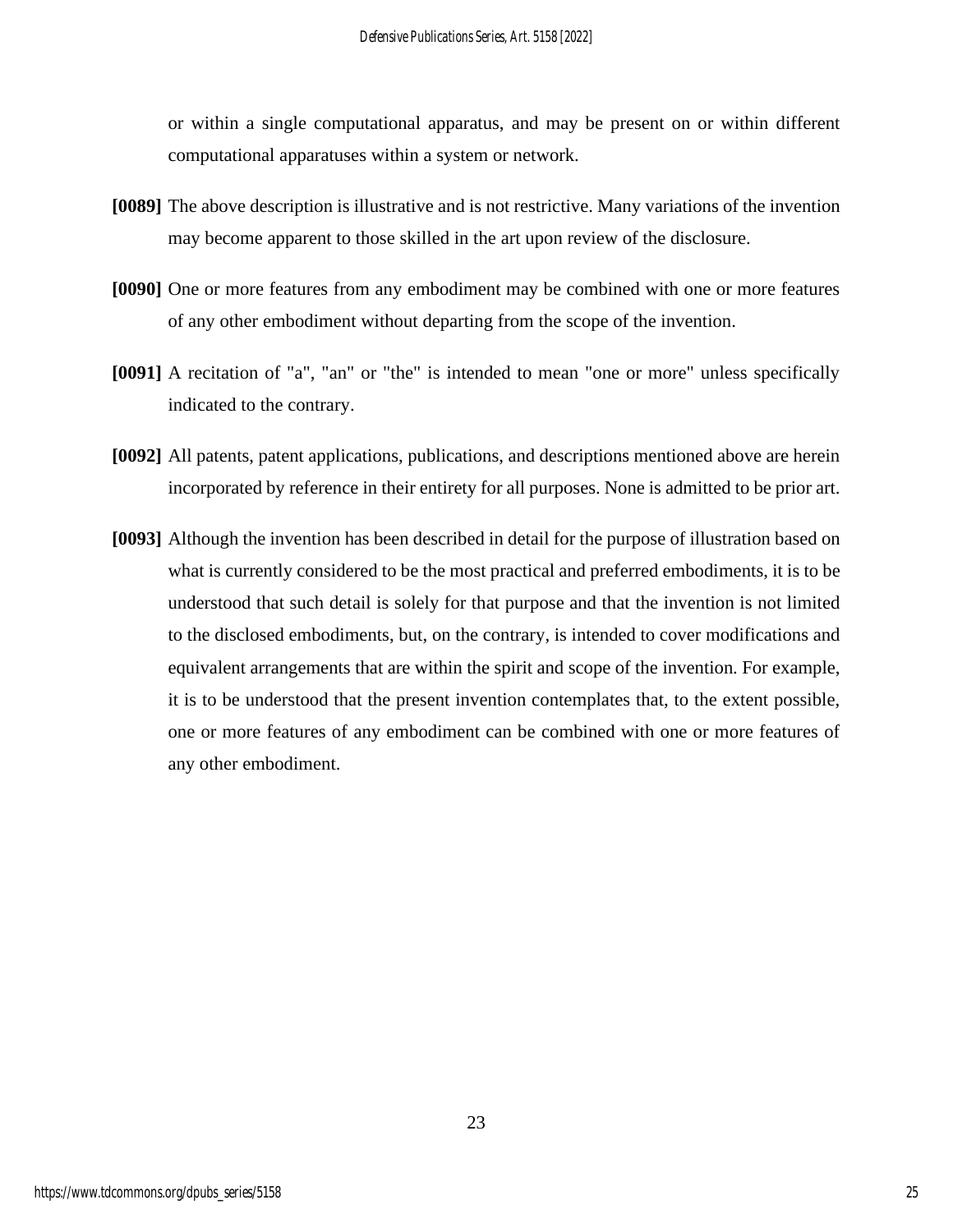#### **ABSTRACT**

### **SYSTEM AND METHOD FOR TELEPHONIC PAYMENT CREDENTIAL COLLECTION**

Embodiments of the invention are directed to methods and systems for telephonic payment credential collection. A user, via a communication device 101, can establish a telephonic connection to a client device (e.g., associated with a resource provider) to initiate a transaction. The client device can join an automated payment collection assistant (APCA) application 102 to prompt the user for fields relating to a payment device, translate the fields into text, and authenticate the speech of the user (e.g., by comparing the voice of the user with a stored biometric voice print previously provided by the user). Data relating to the transaction and the payment device details can be forwarded to a processing computer for authentication of the transaction. Responsive to authenticating the transaction, a message can be sent to the communication device 101 indicating that the transaction is successful.

24

**FIG. 1**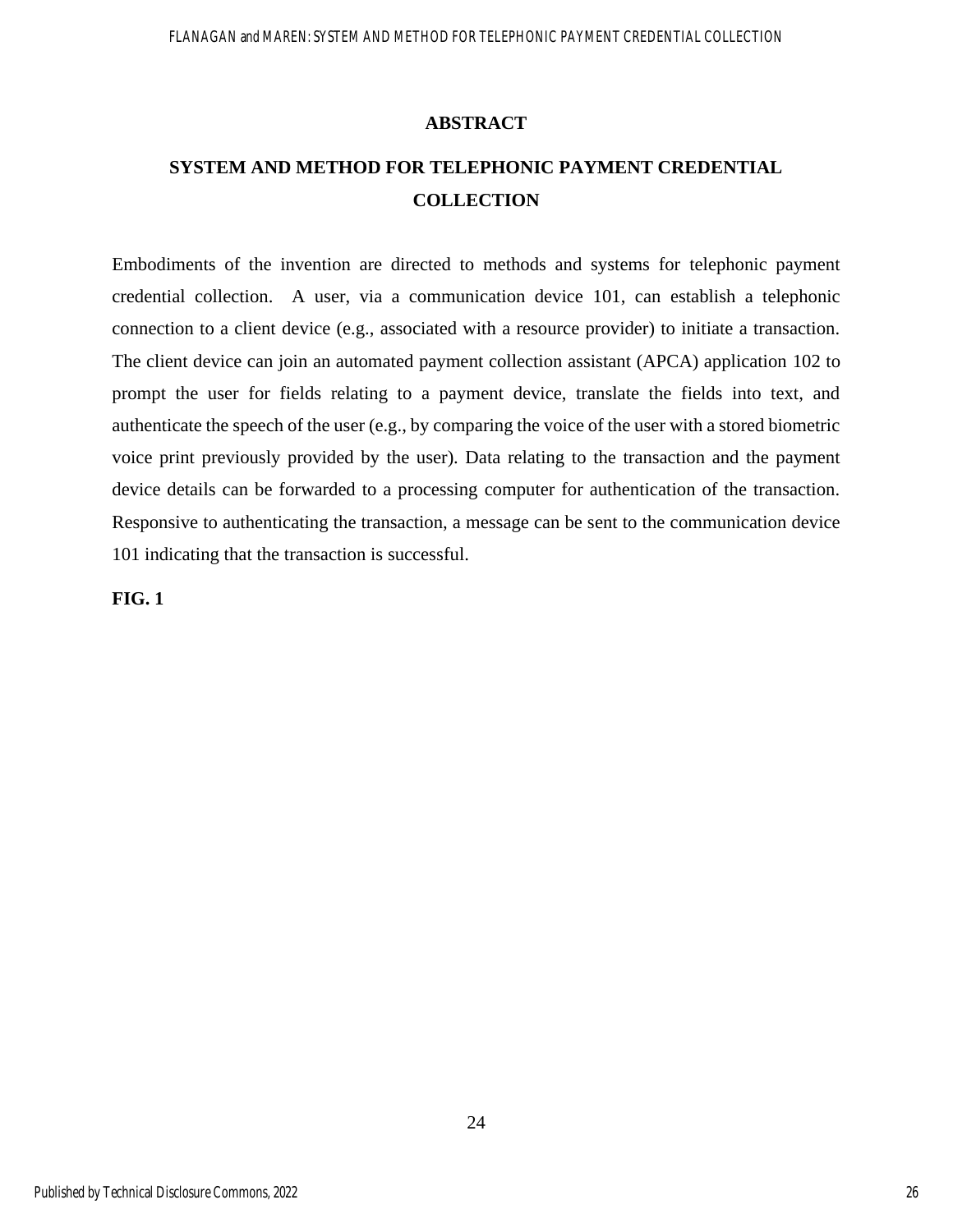

**FIG. 1**